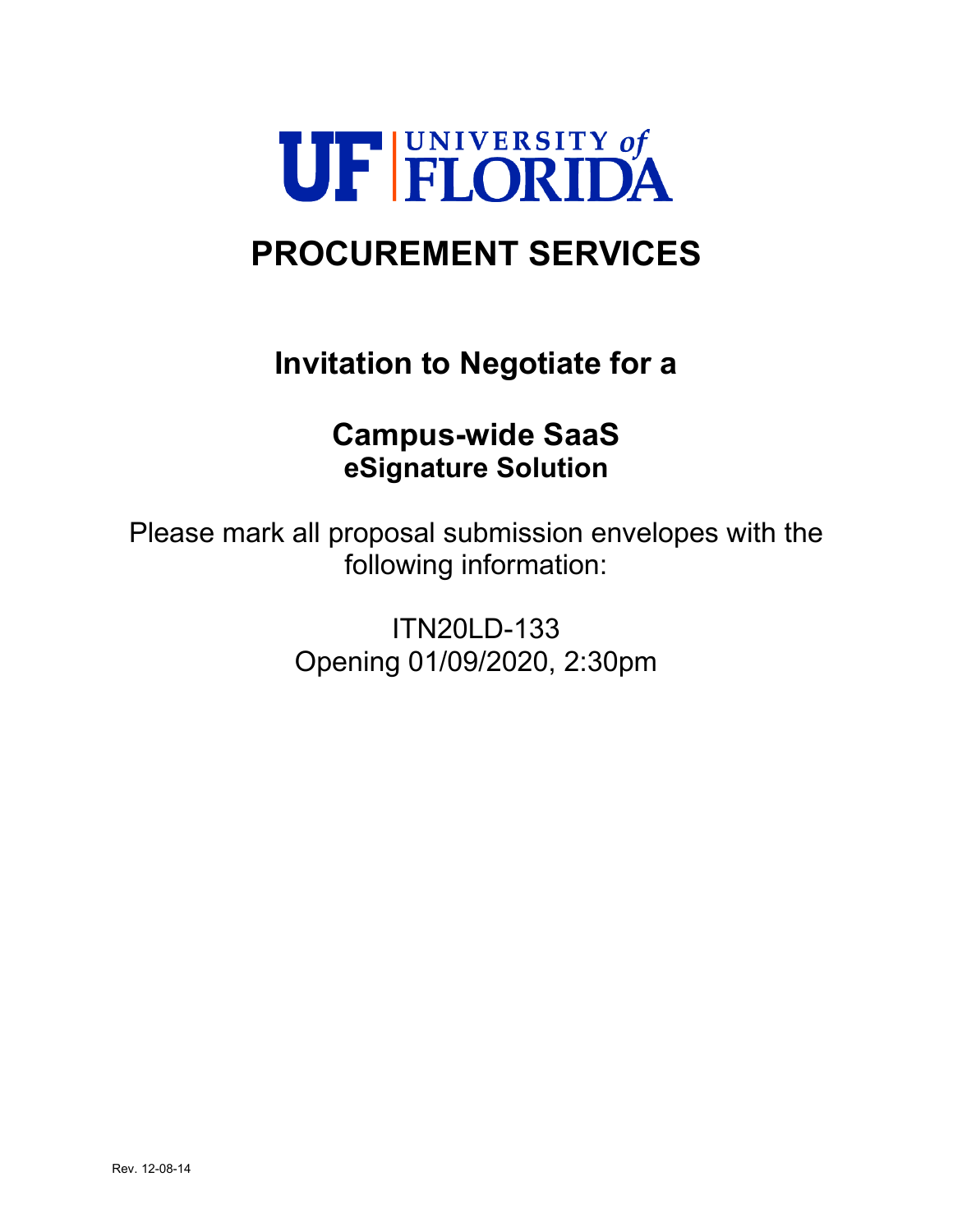## Contents

| 1.0 |        |                                                                              |  |
|-----|--------|------------------------------------------------------------------------------|--|
|     | 1.1    |                                                                              |  |
|     | 1.2    |                                                                              |  |
|     | 1.3    |                                                                              |  |
|     | 1.4    |                                                                              |  |
|     | 1.5    |                                                                              |  |
|     |        |                                                                              |  |
|     |        |                                                                              |  |
| 2.0 |        |                                                                              |  |
|     | 2.1    |                                                                              |  |
|     | 2.2    |                                                                              |  |
|     | 2.3    |                                                                              |  |
|     | 2.4    |                                                                              |  |
|     | 2.5    | Vendor Protest Procedure; Notice of Proposal Protest Bonding Requirement  8  |  |
|     | 2.6    | Contractual Intent/Right to Terminate and Recommence ITN Process 8           |  |
|     | 2.7    |                                                                              |  |
|     | 2.8    |                                                                              |  |
|     | 2.9    |                                                                              |  |
|     | 2.10   | Determination of and Information Concerning Vendor's Qualifications  8       |  |
|     | 2.11   |                                                                              |  |
|     | 2.12   | Rejection of Vendor Counter-offers, Stipulations and Other Exceptions  9     |  |
|     | 2.13   |                                                                              |  |
|     | 2.14   |                                                                              |  |
|     |        |                                                                              |  |
| 3.0 |        |                                                                              |  |
|     | 3.1    |                                                                              |  |
|     | 3.2    |                                                                              |  |
|     | 3.3    |                                                                              |  |
|     |        |                                                                              |  |
| 4.0 |        |                                                                              |  |
|     | 4.1    |                                                                              |  |
|     | 4.1.1  |                                                                              |  |
|     | 4.1.2  |                                                                              |  |
|     | 4.1.3  |                                                                              |  |
|     | 4.1.4  |                                                                              |  |
|     | 4.1.5  |                                                                              |  |
|     | 4.1.6  |                                                                              |  |
|     | 4.2    |                                                                              |  |
|     | 4.2.1  |                                                                              |  |
|     | 4.2.2  |                                                                              |  |
|     | 4.2.3  | University Provides Information in Good Faith without Liability  12          |  |
|     | 4.2.4  |                                                                              |  |
|     | 4.2.5  | Questions, Communications and Inquires between the University and Vendors 12 |  |
|     | 4.2.6  | Addenda and the University's Response to Communications from Vendor  13      |  |
|     | 4.2.7  |                                                                              |  |
|     | 4.2.8  |                                                                              |  |
|     | 4.2.9  |                                                                              |  |
|     | 4.2.10 |                                                                              |  |
|     | 4.2.11 |                                                                              |  |
|     |        |                                                                              |  |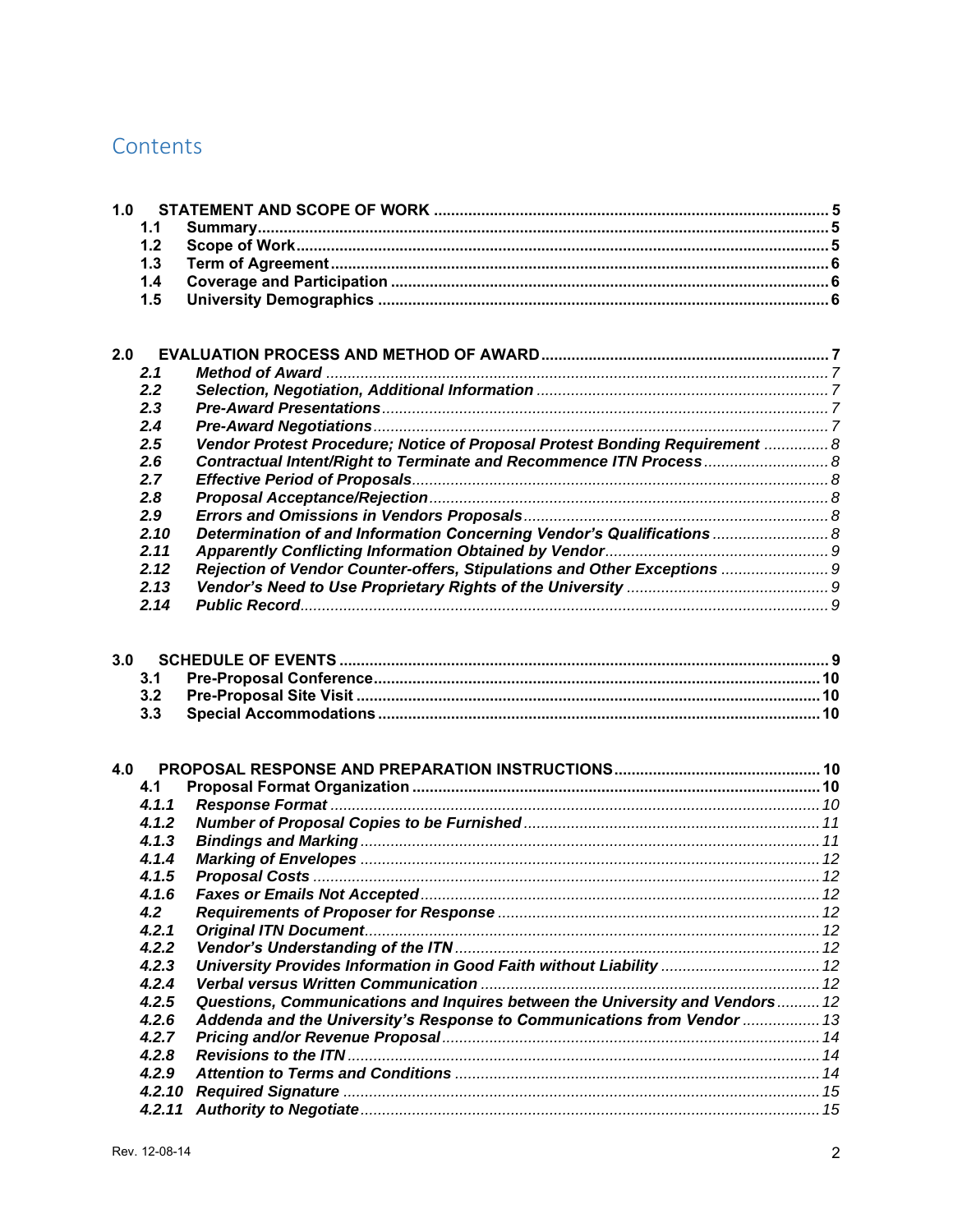| 4.2.13 Improper Business Relationships/Conflict of Interest Prohibited  15        |  |
|-----------------------------------------------------------------------------------|--|
| 4.2.14 Corrections, Changes, and Providing Information on Forms within the ITN 15 |  |
|                                                                                   |  |
|                                                                                   |  |
|                                                                                   |  |
| 4.2.18 University's Right to Use Vendor's Ideas/Proprietary Information  16       |  |

| 5.0 |      |  |
|-----|------|--|
|     | 5.1  |  |
|     | 5.2  |  |
|     | 5.3  |  |
|     | 5.4  |  |
|     | 5.5  |  |
|     | 5.6  |  |
|     | 57   |  |
|     | 5.8  |  |
|     | 5.9  |  |
|     | 5.10 |  |
|     | 5.11 |  |
|     | 5.12 |  |
|     | 5.13 |  |
|     | 5.14 |  |
|     | 5.15 |  |
|     | 5.16 |  |
|     | 5.17 |  |
|     |      |  |

| 6.1  |  |
|------|--|
| 6.2  |  |
| 6.3  |  |
| 6.4  |  |
| 6.5  |  |
| 6.6  |  |
| 6.7  |  |
| 6.8  |  |
| 6.9  |  |
| 6.10 |  |
| 6.11 |  |
| 6.12 |  |
| 6.13 |  |
| 6.14 |  |
| 6.15 |  |
| 6.16 |  |
| 6.17 |  |
| 6.18 |  |
| 6.19 |  |
| 6.20 |  |
| 6.21 |  |
| 6.22 |  |
| 6.23 |  |
| 6.24 |  |
| 6.25 |  |
| 6.26 |  |
|      |  |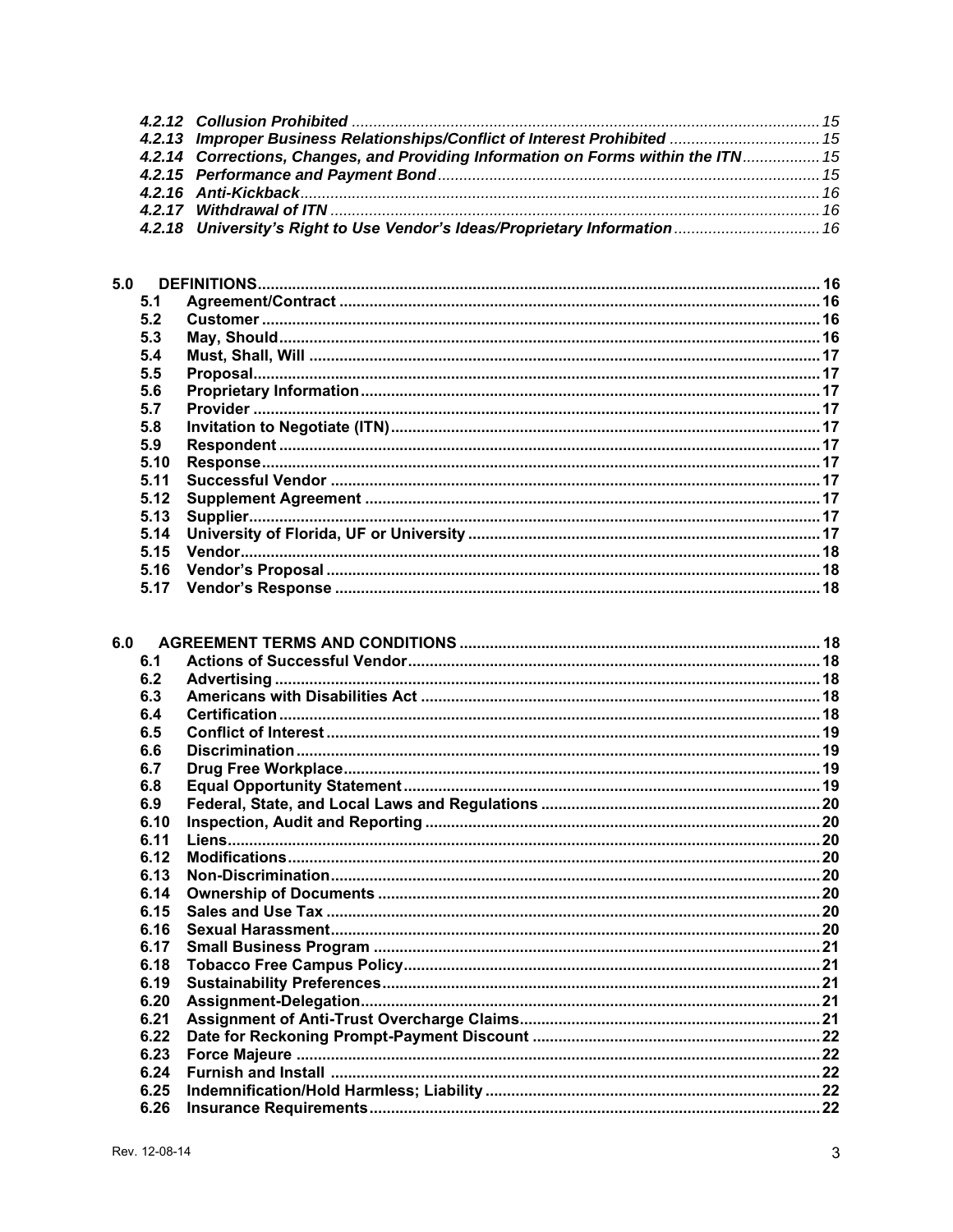| 6.27   |                                                                                |  |
|--------|--------------------------------------------------------------------------------|--|
| 6.28   |                                                                                |  |
| 6.29   |                                                                                |  |
| 6.30   |                                                                                |  |
| 6.31   |                                                                                |  |
| 6.32   | Notice to Vendors of Asbestos-Containing Materials in University Buildings  23 |  |
| 6.33   |                                                                                |  |
| 6.34   |                                                                                |  |
| 6.35   |                                                                                |  |
| 6.36   |                                                                                |  |
| 6.37   |                                                                                |  |
| 6.38   |                                                                                |  |
| 6.39   |                                                                                |  |
| 6.40   |                                                                                |  |
| 6.41   |                                                                                |  |
| 6.42   |                                                                                |  |
| 6.43   |                                                                                |  |
| 6.44   |                                                                                |  |
| 6.45   |                                                                                |  |
| 6.46   |                                                                                |  |
| 6.47   |                                                                                |  |
|        |                                                                                |  |
|        |                                                                                |  |
|        |                                                                                |  |
| 6.47.4 |                                                                                |  |
| 6.47.5 |                                                                                |  |
|        |                                                                                |  |
|        |                                                                                |  |
| 6.47.8 |                                                                                |  |
| 6.48   |                                                                                |  |
| 6.49   |                                                                                |  |
| 6.50   |                                                                                |  |
| 6.51   |                                                                                |  |
|        |                                                                                |  |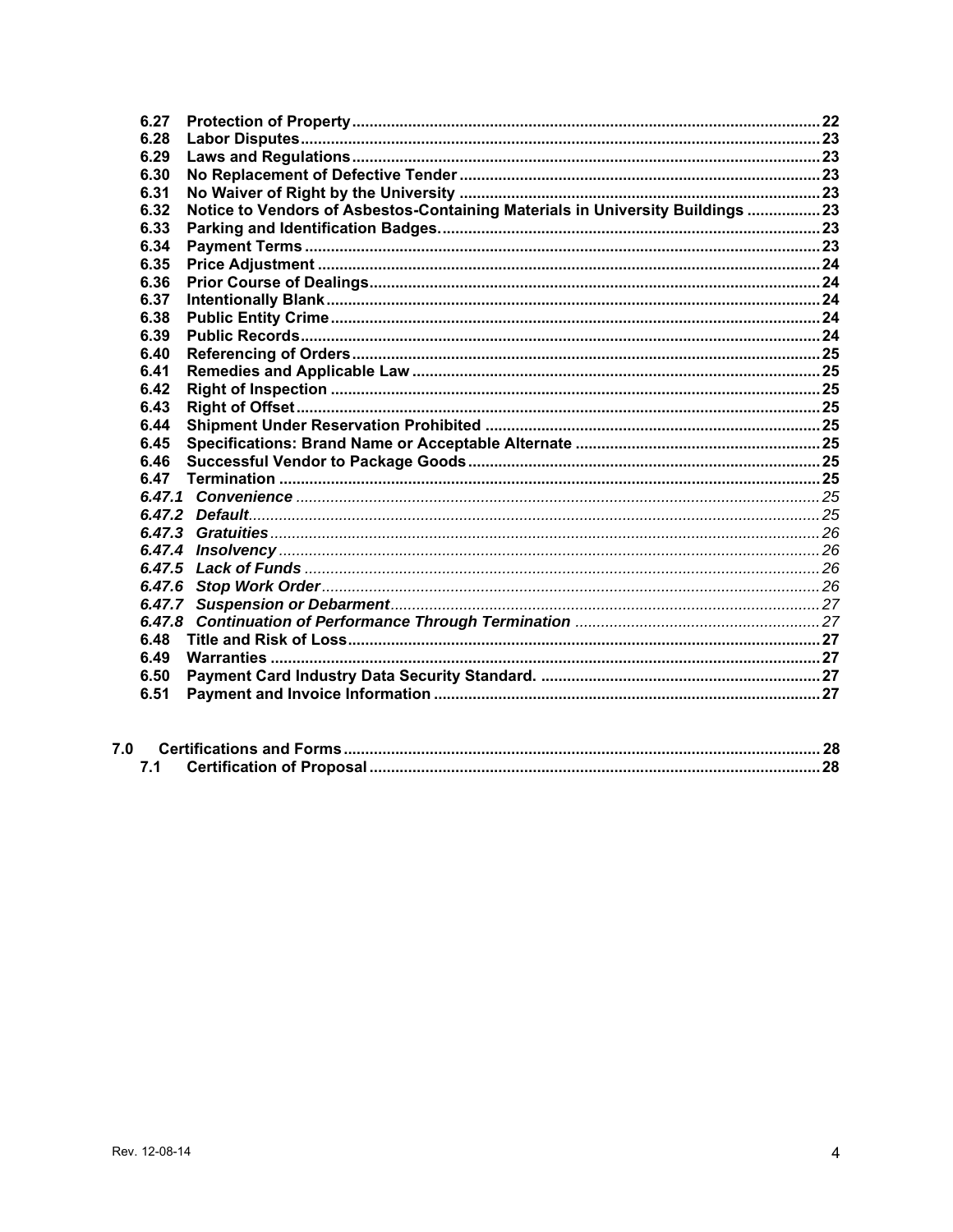## <span id="page-4-0"></span>**1.0 STATEMENT AND SCOPE OF WORK**

### <span id="page-4-1"></span>**1.1 Summary**

The University of Florida (UF) is seeking experienced responsive and responsible Proposers to submit Proposals for a SaaS to provide a campus-wide electronic signature solution for University of Florida.

In order to qualify as a Responsive Proposer, the Proposer must:

- a. have successfully deployed an eSignature solution at an institution of similar size.
- b. be able to pass an UF security review in order to work with protected and sensitive information in a hosted environment.

Background: Information Services at UF (UF IT), the central technology group providing solutions across the UF campuses, strives to best serve its students, faculty and staff by supporting UF's education, research and outreach missions that help to position UF as a toptier land grant university. Part of their work is to develop an infrastructure technology (IT) ecosystem that is robust, scalable and adaptable as technology evolves. That ecosystem needs to be functional, easy to use and provide access from anywhere, at any time, on any device or platform.

UF IT in collaboration with and in support of UF partners, has identified a set of initiatives that further UF's missions. One such initiative, currently in place, is an electronic signature solution ("eSignature") that can be utilized across UF campuses. The solution helps to consolidate approval processes and centralize signature level documentation.

UF's data is housed in many systems (i.e. Oracle/PeopleSoft, Salesforce and OnBase) that are pulled into documents. Signed documents have to be scanned into the document management system, Salesforce or SharePoint. UF's current electronic signature solution helps in getting those signed, approved documents into UF's systems. UF however is looking at this time to explore and fully understand, through this ITN process, what capabilities exist in the electronic signature area that will ensure best value is being received for UF, its affiliates and other agencies as appropriate.

Regarding item b above, UF's policy standard for External Vendors is available from here: [https://it.ufl.edu/policies/information-security/related-standards-and-documents/external-it](https://it.ufl.edu/policies/information-security/related-standards-and-documents/external-it-vendor-sourcing-standard/)[vendor-sourcing-standard/](https://it.ufl.edu/policies/information-security/related-standards-and-documents/external-it-vendor-sourcing-standard/) 

UF IT's policy for IT Risk Assessment: [https://it.ufl.edu/policies/information-security/risk](https://it.ufl.edu/policies/information-security/risk-management-policy/)[management-policy/](https://it.ufl.edu/policies/information-security/risk-management-policy/) 

UF prefers a SOC2 Type 2 Compliance Assessment. If the product does not have a thirdparty assessment the University can conduct the assessment based on the NIST 80-53 R4 baseline. This is a lengthy and intrusive process that requires a dedicated person to work with UF IT Security Analyst and a Non-Disclosure Agreement. UF will also need the vendor to hire a third party to conduct a Penetration Test.

UF will also require a FERPA Addendum, Business Associates Agreement and DSA be executed by the awarded vendor.

#### <span id="page-4-2"></span>**1.2 Scope of Work**

The eSignature solution has a broad application and interest in many academic and administrative processes at UF. As such, an eSignature solution would need to meet the following minimum (must have) and desired (should have) system specifications or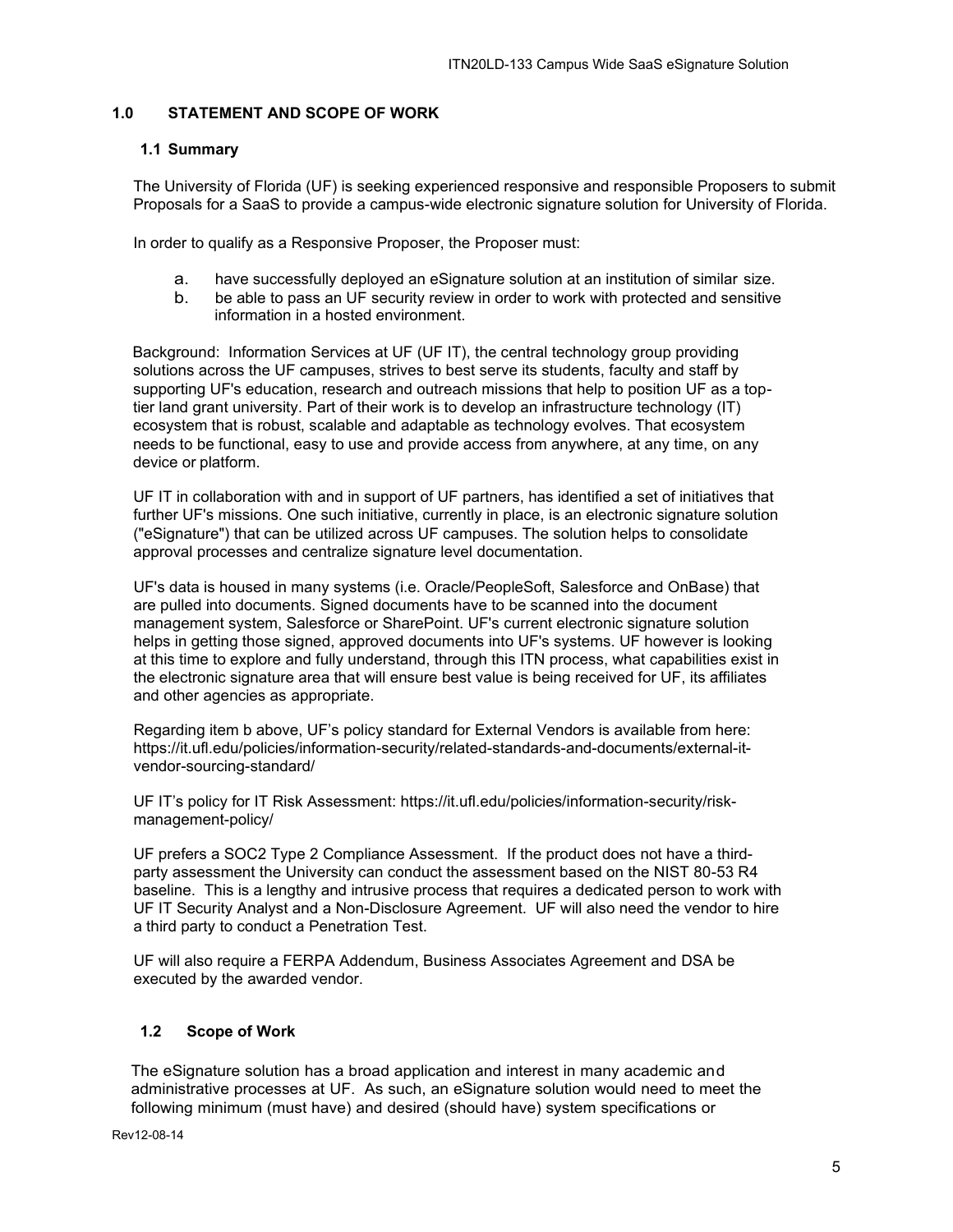requirements. See Attachment A. When completing Attachment, A, please provide an electronic version in Excel (not a .pdf).

## <span id="page-5-0"></span>**1.3 Term of Agreement**

The term of this Agreement will be for an initial period of 5 years, beginning upon implementation, with an option to renew based on satisfactory performance and the written approval of both parties for another 5-year period.

## <span id="page-5-1"></span>**1.4 Coverage and Participation**

The intended coverage of this ITN and any Agreement resulting from this solicitation shall be for the use of all Departments at the University of Florida. With the consent and agreement of the Successful Vendor, the other state universities, community colleges, district school boards, other educational institutions, and other governmental agencies, may assess and access an Agreement resulting from this solicitation issued and administered by the University of Florida.

The University reserves the right to add and/or delete elements, or to change any element of the coverage and participation at any time without prior notification and without any liability of any kind or amount.

## <span id="page-5-2"></span>**1.5 University Demographics**

The University of Florida is a major public land-grant research university. The state's oldest, largest, and most comprehensive university, the University of Florida is among the nation's most academically diverse public universities. The University has a long history of established programs in international education, research, and service. It is one of only 17 public land-grant universities nationwide and the only university in Florida belonging to the Association of American Universities. With more than 50,000 students, the University of Florida is now one of the five largest universities in the nation.

The University of Florida has a 2,000-acre campus and more than 900 buildings (including 170 with classrooms and laboratories). The northeast corner of campus is listed as a historic district on the National Register of Historic Places.

The University's extensive capital improvement program has resulted in facilities ideal for 21st century research including the McKnight Brain Institute, the Health Professions, Nursing and Pharmacy Building, the Cancer and Genetics Research Complex, and the Proton Therapy Institute in Jacksonville. Overall, the university's current facilities have a book value of more than \$1 billion and a replacement value of \$2 billion.

Several qualities distinguish UF among today's leading public research universities.

The first is its highly comprehensive breadth on a single campus, facilitating interdisciplinary collaboration among, for example, faculty within the adjacent colleges of journalism, engineering and medicine. The second is its unwavering support from the state of Florida, which has endorsed UF's drive to become one of the nation's very best public research universities – supporting those efforts since 2013 with hundreds of millions of dollars in additional funding to grow its faculty ranks. UF's

third exceptional quality is its dynamism. Like the state of Florida, now the nation's third- largest and among its fastest-growing, UF is undergoing rapid transformation as it pursues its overarching aspiration "to be a premier university that the state, nation and world look to for leadership."

For any additional information about the University of Florida, please visit the University's web page at: [www.ufl.edu.](http://www.ufl.edu/)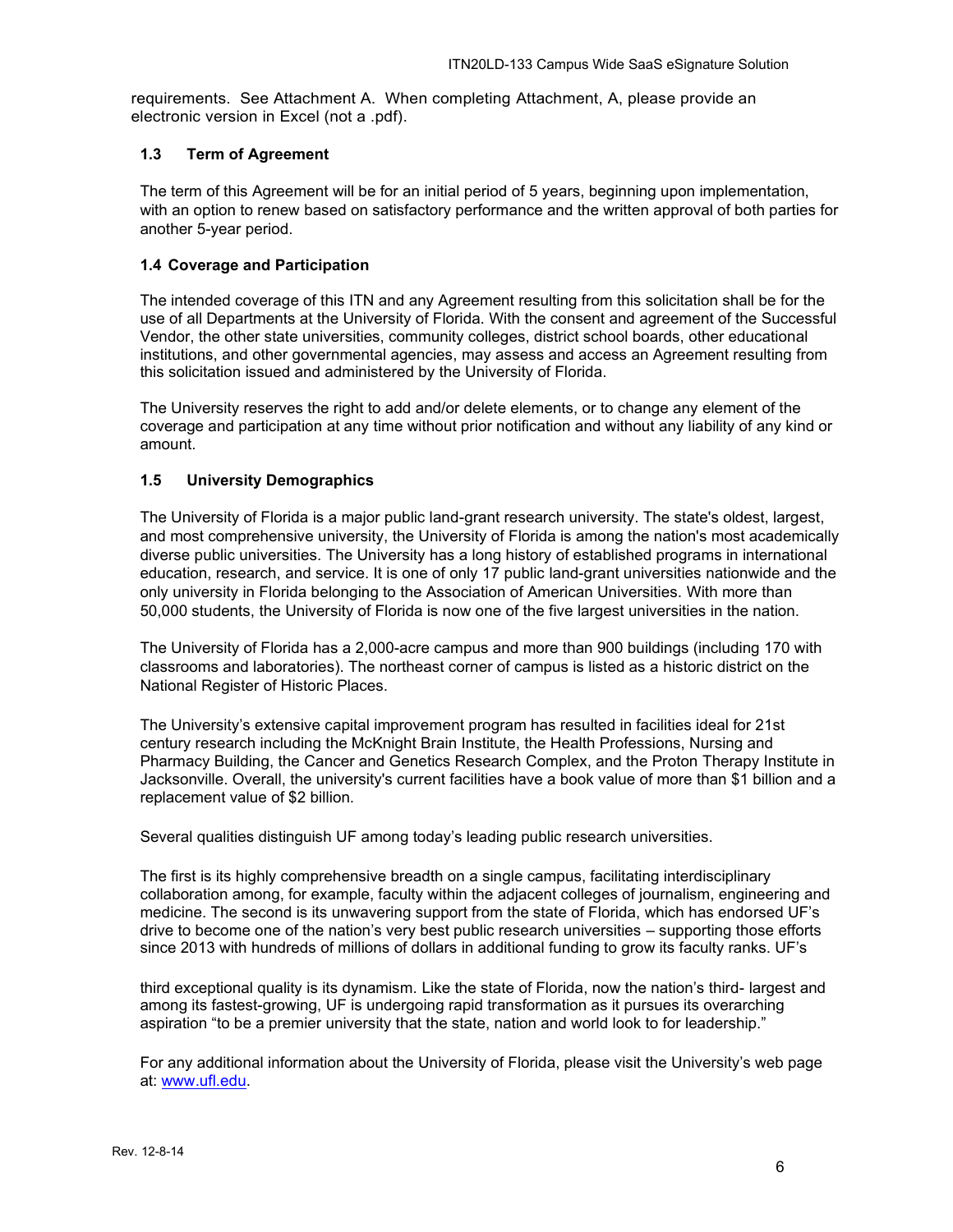## <span id="page-6-0"></span>**2.0 EVALUATION PROCESS AND METHOD OF AWARD**

## <span id="page-6-1"></span>**2.1 Method of Award**

The evaluation of each response to this ITN will be based on its overall competence, compliance, format, and organization. The Award shall be made to the responsive and responsible vendor whose proposal is determined to be the most advantageous to the University of Florida, taking into consideration the following evaluation criteria listed below. Pricing may be a criterion. However, the University is under no obligation whatsoever to select as most responsive the proposal that demonstrates the lowest pricing.

The contract will consist of the University's ITN, the proposal with any and all revisions, award letter, purchase order, and the signed agreement between the parties, as stated in that agreement.

Vendors whose proposals are not accepted will be notified after a final selection has been made by public posting of the selected proposer(s). This public posting functions as the rejection of all other proposals. This posting will be made to https://procurement.ufl.edu/vendors/schedule-of-bids/

#### **Evaluation Criteria**

Vendor proposals will be evaluated based upon how well each Vendor's plans meet the University's needs. Specific consideration will be given to the following responses in no particular order or weighting:

- Vendors ability to meet technical specifications (Attachment A)
- Pricing
- References and experience with other higher education and other institution
- Vendors willingness to accept UF's contracting terms, including Security risk assessment/review

#### <span id="page-6-2"></span>**2.2 Selection, Negotiation, Additional Information**

Although the University reserves the right to negotiate with any vendor or vendors to arrive at its final decision and/or to request additional information or clarification on any matter included in the proposal, it also reserves the right to select the most responsive vendor or vendors without further discussion, negotiation, or prior notice. The University may presume that *any proposal is a best-andfinal offer.*

The University also reserves the right to award to the next highest evaluated, responsive and responsible bidder for any and all groups, subgroups, or items in the event of vendor default, nonperformance, non-compliance or similar issues affecting the University's ability to obtain services at any time throughout the contract period.

#### <span id="page-6-3"></span>**2.3 Pre-Award Presentations**

The University reserves the right to require presentation from any and all vendors, in which they may be asked to provide, or they may provide information in addition to that provided in their proposals.

## <span id="page-6-4"></span>**2.4 Pre-Award Negotiations**

The University reserves the right to negotiate prior to award with vendors for purpose of addressing the matters set forth in the following list, which may not be exhaustive.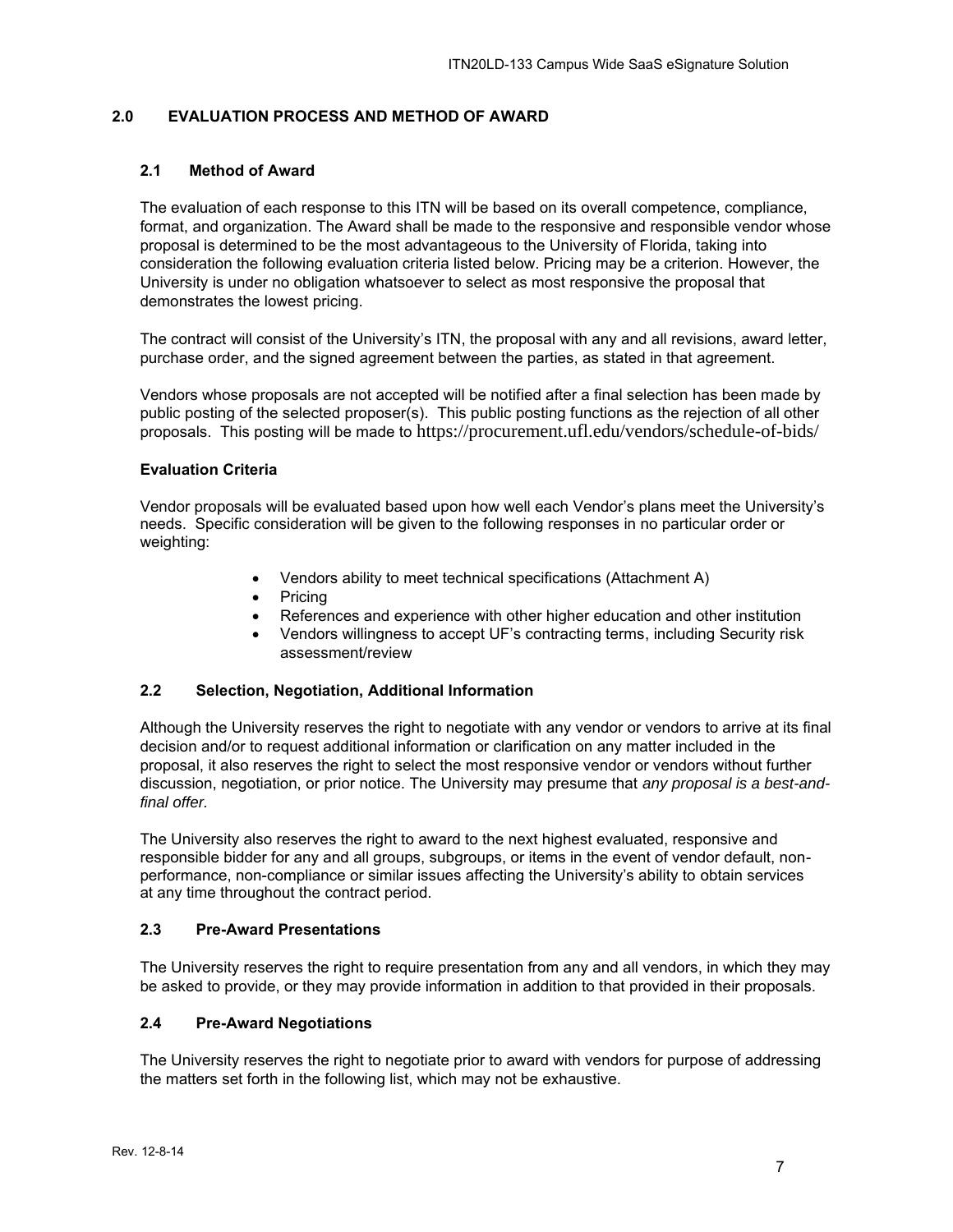- Resolving minor difference and typographical errors
- Terms and conditions
- Clarifying necessary details and responsibilities
- Emphasizing important issues and points
- Receiving assurances from vendors
- Obtaining the lowest and best pricing and/or revenue agreement

## <span id="page-7-0"></span>**2.5 Vendor Protest Procedure; Notice of Proposal Protest Bonding Requirement**

Any vendor protest to a University decision or intended decision with regard to this ITN is subject to Florida Board of Governors' (BOG) Regulations 18.002 and 18.003. Any vendor who files an action protesting a decision or intended decision shall post at the time of the filing the formal written protest, a bond, payable to the University of Florida, in an amount equal to the lessor of 10% of the estimated value of the protestor's proposal or 10% of the University's estimated expenditure during the contract term:, or \$10,000. The bond shall be conditioned upon the payment of all costs which may be adjudged against the vendor. In lieu of a bond, the University will accept a cashier's check or money order in the amount of the bond.

## <span id="page-7-1"></span>**2.6 Contractual Intent/Right to Terminate and Recommence ITN Process**

The University intends to contract with one or more vendors whose proposal(s) are considered to be in the best interests of the University. However, the University may terminate this ITN process at any time up to notice of award, without prior notice, and without liability of any kind or amount. Further, the University reserves the right to commence one or more subsequent ITN processes seeking the same or similar products or services covered hereunder. In the event of cancellation or termination, the University reserves the right to award the contract to another Offeror, cancel in its entirety, or to request new proposals, whichever is in the best interest of University of Florida.

## <span id="page-7-2"></span>**2.7 Effective Period of Proposals**

Under this ITN, the University shall hold that vendors' responses to this ITN shall remain in effect for a period of ninety (90) days following the closing date, in order to allow time for evaluation, approval, and award of the contract. Any vendor who does not agree to this condition shall specifically communicate in its proposal such disagreement to the University, along with any proposed alternatives. This University may accept or reject such proposed alternatives without further notification or explanation.

#### <span id="page-7-3"></span>**2.8 Proposal Acceptance/Rejection**

The University reserves the right to reject any or all proposals. Such rejection may be without prior notice and shall be without any liability of any kind or amount to the University. The University shall not accept any proposal that the University deems not to be in its best interests. The University shall reject proposals submitted after the closing date and time.

#### <span id="page-7-4"></span>**2.9 Errors and Omissions in Vendors Proposals**

The University may accept or reject any vendor's proposal, in part or in its entirety, if such proposal contains errors, omissions, or other problematic information. The University may decide upon the materiality of such errors, omissions, or other problematic information.

#### <span id="page-7-5"></span>**2.10 Determination of and Information Concerning Vendor's Qualifications**

The University reserves the right to determine whether a vendor has the ability, capacity, and resources necessary to perform in full any contract resulting from this ITN. The University may request from vendors information it deems necessary to evaluate such vendors' qualifications and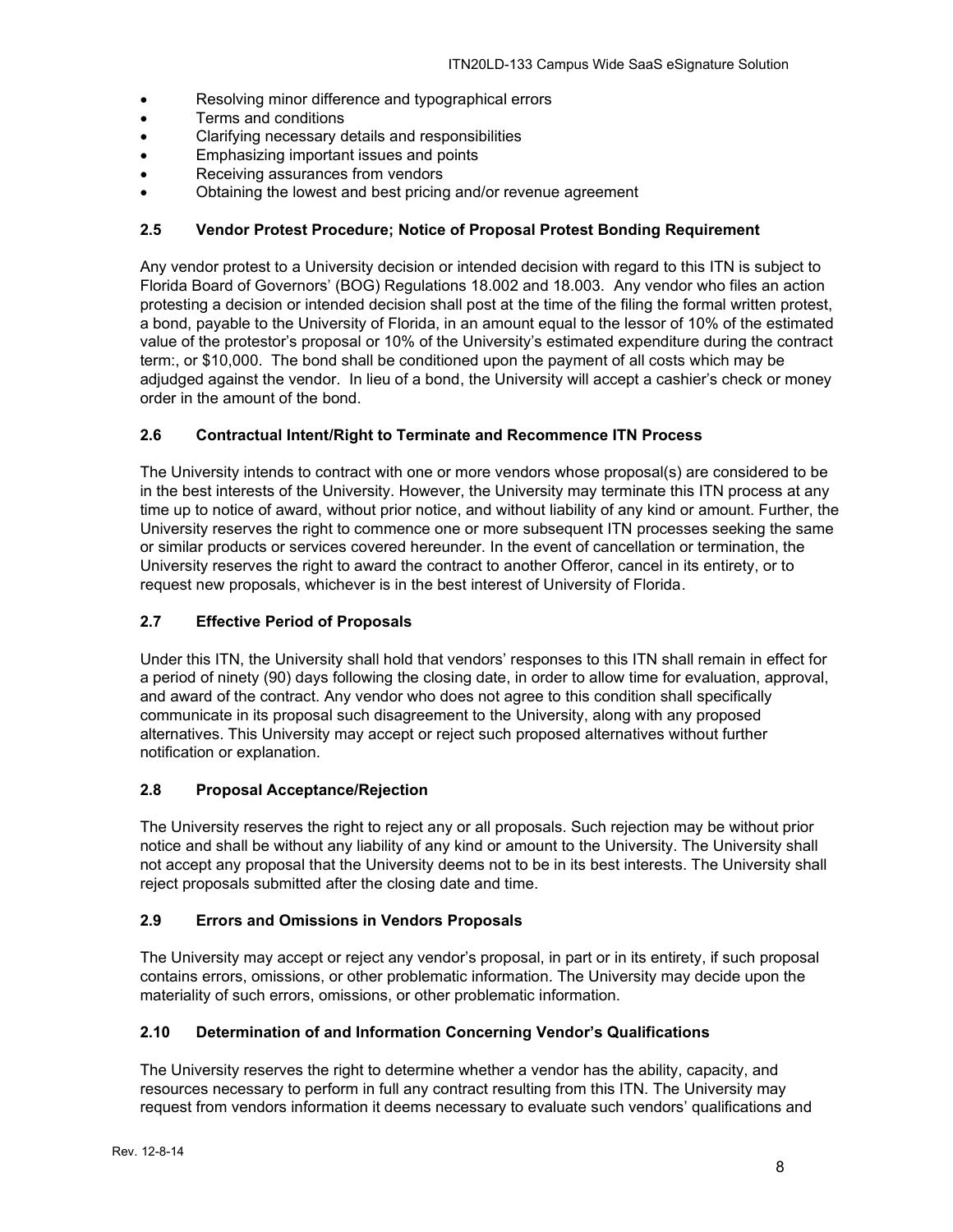capacities to deliver the products and/or services sought hereunder. The University may reject any vendor's proposal for which such information has been requested but which the vendor has not provided. Such information may include but is not limited to:

- Financial resources
- Personnel resources
- Physical resources
- Internal financial, operating, quality assurance, and other similar controls and policies
- Resumes of key executives, officers, and other personnel pertinent to the requirements of the ITN
- Customer references
- Disclosures of complaints or pending actions, legal or otherwise, against the vendor
- The University reserves the right to check references with current customers as provided by the vendor and with any customers the University identifies

## <span id="page-8-0"></span>**2.11 Apparently Conflicting Information Obtained by Vendor**

The University is under no obligation whatsoever to honor or observe any information that may apparently conflict with any provision herein, regardless of whether such information is obtained from any office, agent, or employee of the University. Such information shall not affect the vendor's risks or obligations under a contract resulting from this ITN.

## <span id="page-8-1"></span>**2.12 Rejection of Vendor Counteroffers, Stipulations and Other Exceptions**

Any vendor exception, stipulation, counteroffer, requirement, and/or other alternative term or condition shall be considered rejected unless specifically accepted in writing by the University and thereafter incorporated into any contract resulting from this ITN.

### <span id="page-8-2"></span>**2.13 Vendor's Need to Use Proprietary Rights of the University**

All information proprietary to the University and disclosed by the University to any vendor shall be held in confidence by the vendor and shall be used only for purposes of the vendor's performance under any contract resulting from this ITN.

#### <span id="page-8-3"></span>**2.14 Public Record**

On the earlier of (i) the time the University provides notice of a decision or intended decision, or (ii) 30 days after the final competitive sealed proposals are all opened, whichever occurs earlier, vendor proposals may be disclosed as public record.

#### <span id="page-8-4"></span>**3.0 SCHEDULE OF EVENTS**

The following is the tentative schedule that will apply to this ITN but may change in accordance with the University's needs.

12/09/2019<br>12/18/2019 -5:00 PM ET 12/18/2019 - Technical Quest 12/18/2019 –5:00 PM ET Technical Questions/Inquiries Due<br>12/24/2019 – Technical Questions Pepopes to Inquires sent out 01/09/2020 -2:30 PM ET ITN Closes/Opening of Proposals 01/27/2020 Vendor Presentations Anticipated award Mid-February 2020 Intent to award Campus wide go live would be in September 2020 Implementation

Reponses to Inquires sent out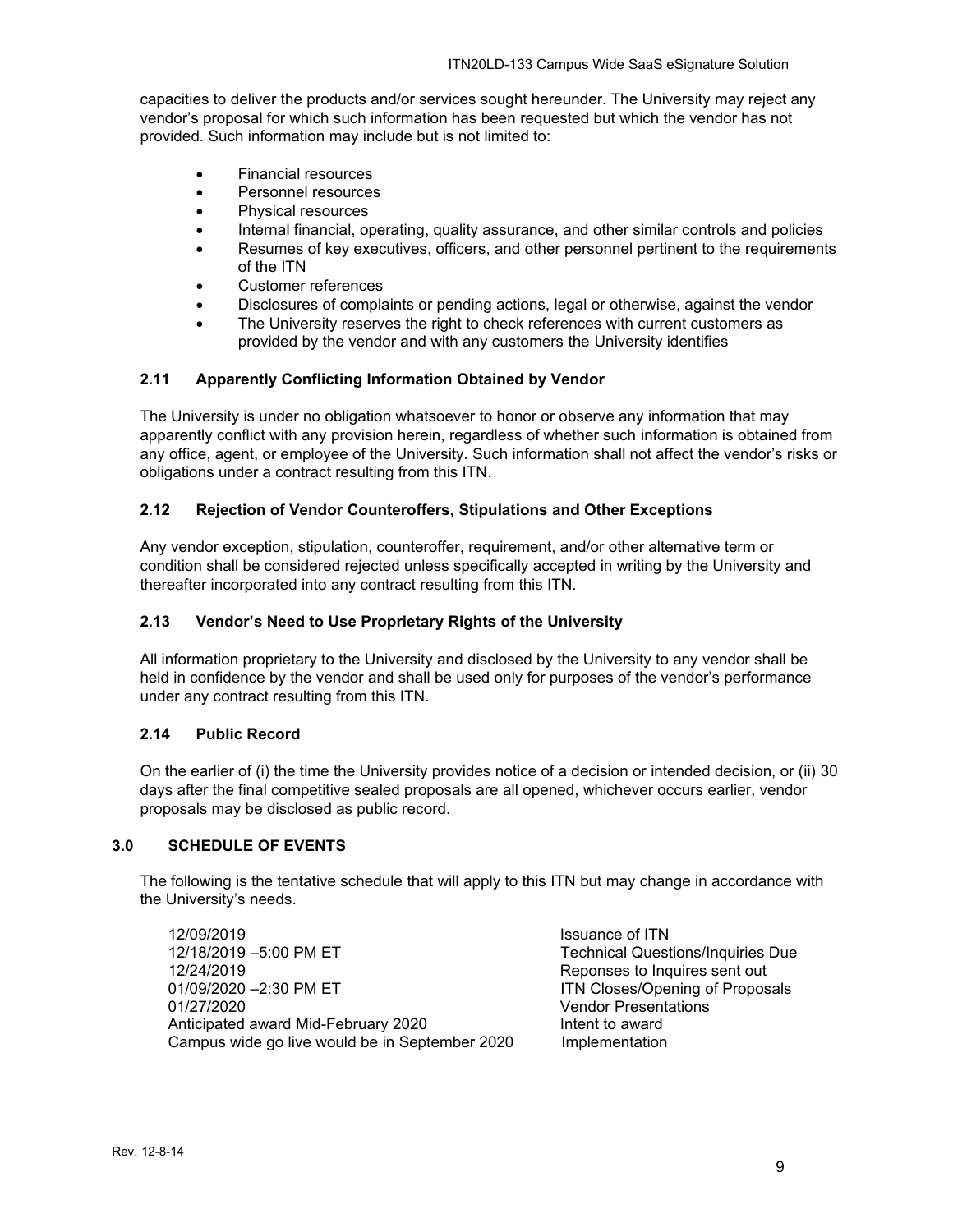#### <span id="page-9-0"></span>**3.1 Pre-Proposal Conference – N/A**

#### <span id="page-9-1"></span>**3.2 Pre-Proposal Site Visit - N/A**

## <span id="page-9-2"></span>**3.3 Special Accommodations**

If special accommodations are needed in order to attend a pre-proposal meeting or a proposal opening, contact UF Procurement Services at 352-392-1331 or email at [Procurement@ufl.edu](mailto:Procurement@ufl.edu) three (3) business days prior to pre-proposal meeting or proposal opening.

#### <span id="page-9-3"></span>**4.0 PROPOSAL RESPONSE AND PREPARATION INSTRUCTIONS**

Proposals must be delivered sealed to: University of Florida Procurement Services 971 Elmore Drive Gainesville, FL 32611-5250 on or prior to **01/09/2020 2:30 PM**. ITN20LD-133

#### **The above address is a valid campus address for any courier service.**

It is the vendor's responsibility to assure that the proposal is delivered at the proper time and place of the proposal opening. Proposals which for any reason are not so delivered will not be considered. The University shall not accept proposals received by facsimile or email. The University shall, at the specified closing date and time, open all proposals that are otherwise in order. The University will allow interested parties to attend such opening for purposes of identifying which vendors have responded. The University will make no immediate decision at such time, and there will be no disclosure of any information contained in any proposal until the earlier of (i) the time University provides notice of a decision or intended decision, or (ii) 30 days after the final competitive sealed proposals are all opened, whichever occurs earlier, at which time the vendor proposals become public record. When multiple solicitations have been scheduled to open at the same date and time, the University will open solicitations that have interested individuals present in sequential order by solicitation number. The University will hold unopened any proposals received after the closing date and time and will not consider such proposals. The University reserves the right to retain or dispose of such proposals at its discretion; however, the University may return such proposals to their related vendors, but only at such vendor's request and at no cost or expense whatsoever to the University.

If only one proposal is received, Procurement may delay the opening in order to determine why other vendors did not respond and to encourage other vendors to respond.

#### <span id="page-9-4"></span>**4.1 Proposal Format Organization**

Original proposal and all copies must be on 8-½ x11 text weight paper, double-sided, using binding tabs that will facilitate the distribution and evaluation of the proposals. Proposals should be printed when possible on paper containing a high level of post-consumer recycle content. Proposals should conform to the tabbed format below as well as the requirements of sections 4.1.2, 4.1.3 and 4.1.4.

#### <span id="page-9-5"></span>**4.1.1 Response Format**

• Submit one (1) copy of the initial response on PC compatible media (CD/DVD or USB flash drive), preferably in Word® and/or Excel®. The original response must contain the original manual signature of the authorized person signing the proposal, and the electronic copy of the proposal.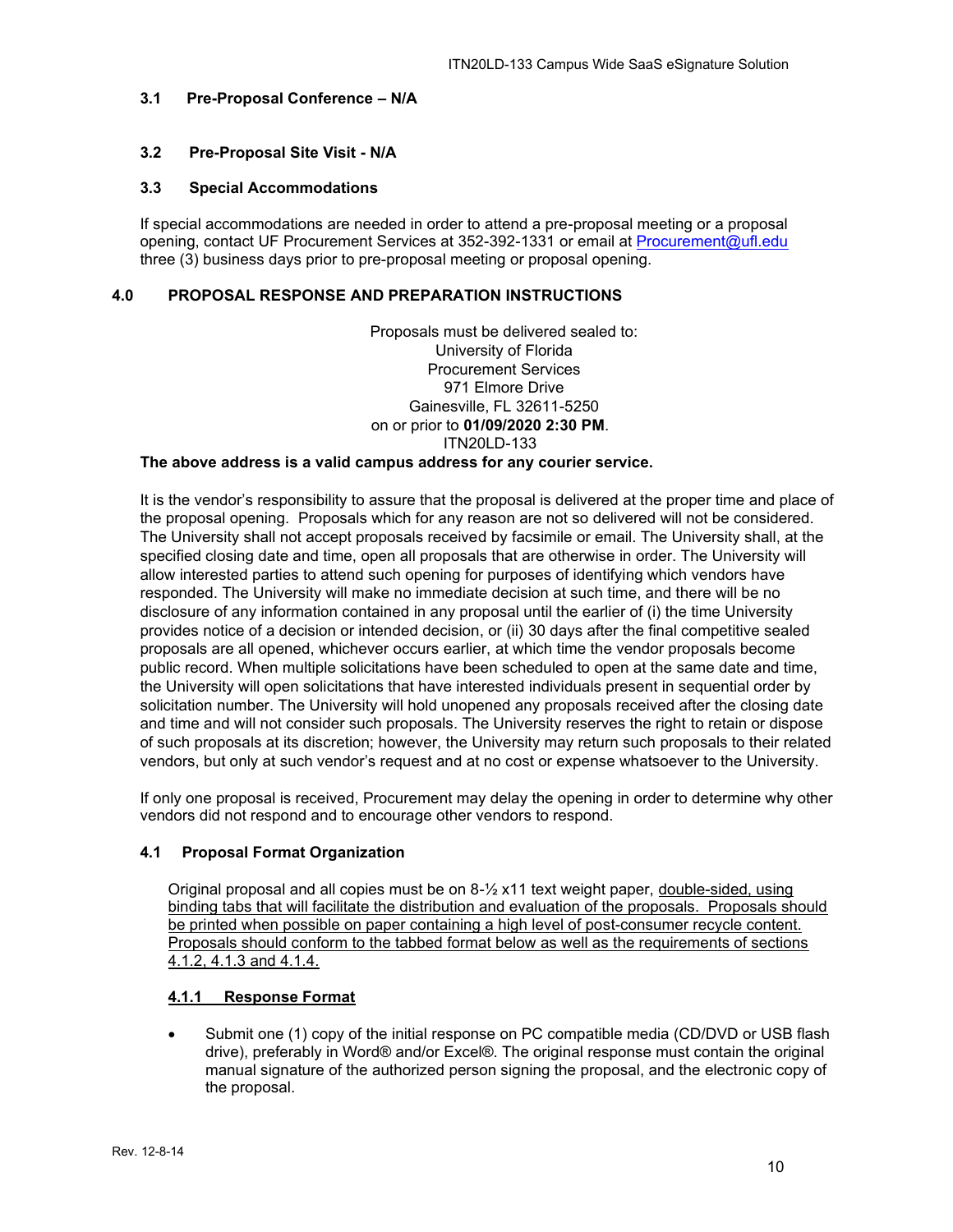- The outer carton of the response must display clearly and conspicuously the following identifying information, The ITN number, name and due date and is sealed; submit one (1) original and 5 copies of the vendor's proposal in hard copy form.
- The offer's response must include the information and required submittals described, tabbed and numbered as shown below, with all information appearing in the Tab in which it was requested.
- Questions and requests for information may not be rearranged, regrouped, or divided in any way.
- All information and required submittals requested MUST BE in hardcopy and included in your written response.

## *Failure to adhere to this condition may cause your response to be rejected without further evaluation.*

- Information submitted that is not requested by the University may be considered to be supplemental, not subject to evaluation by the committee members.
- If there is any information or required submittals which due to size or binding cannot be incorporated following the proper tab, the vendor must provide information following the numbered tab, telling the evaluator where the information can be found in the response.
- Tabular / Paginated Format:
	- o **Tab 1**: Completed and signed Certification of Proposal form, and/or signed and completed acknowledgement forms for any addenda issued. Contact name(s) and title(s) of the individual(s) responsible for the company's proposal and negotiation during this ITN process. Please include the Organizational chart beginning with your account management team through CEO of your company
	- o **Tab 2**: Attachment A responses
	- o **Tab 3**: Pricing proposal
	- o **Tab 4**: A listing of the company projects/customers similar in size and scope to the services described in the ITN, both current and past customers. This list must include the name, address, telephone, and email address of the client contract administrator. If applicable, please list examples of services rendered in the State of Florida, and in higher education.
	- o **Tab 5**: Please describe the process of producing "best value" for University and its users, through creative marketing, small business & diversity programs, "green" initiatives, and/or other programs. If a security review for another higher education institution has been completed, please include it in this tabbed section.
	- o **Tab 6:** Provide language as an alternate to any terms and condition contained in the ITN which may need negotiation. Be specific about which section of the ITN is referenced. Specifically identify any terms and conditions in the ITN

#### <span id="page-10-0"></span>**4.1.2 Number of Proposal Copies to be Furnished**

Vendors are to submit one (1) original, of the initial response on PC compatible media (CD/DVD or USB flash drive), preferably in Word® and or / Excel® marked "Original", and five (5) copies, each marked "Copy".

## <span id="page-10-1"></span>**4.1.3 Bindings and Marking**

Vendors shall ensure that the original and each copy are individually bound. When submitting more than one (1) proposal, vendors shall ensure that units are clearly marked; for example, as "Original of Proposal One", "Copy One of Proposal One", "Original of Proposal Two", "Copy One of Proposal Two", and so on.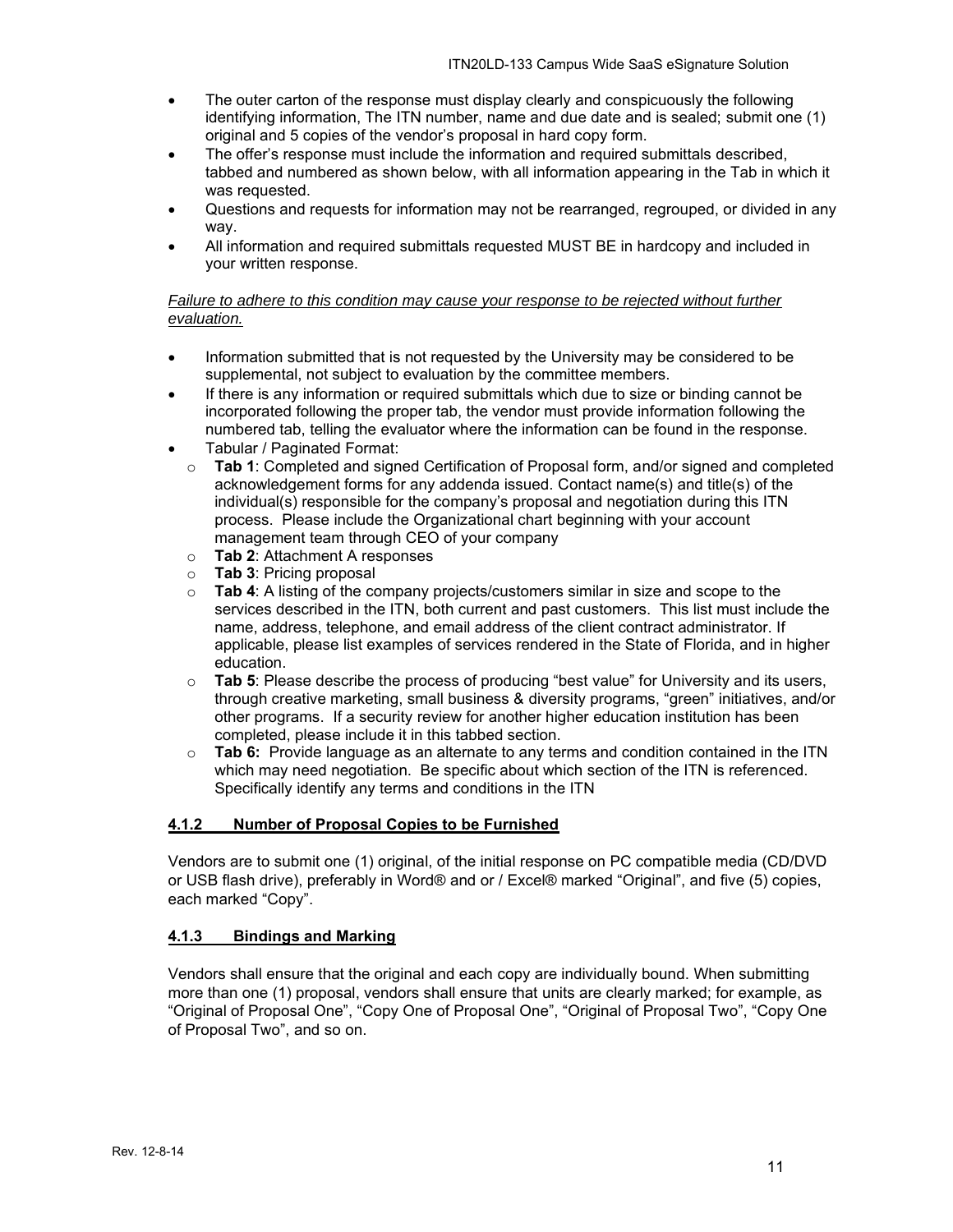### <span id="page-11-0"></span>**4.1.4 Marking of Envelopes**

Vendors shall ensure that the outer carton of the response must display clearly and conspicuously the following identifying information: ITN20LD-133 Opening date and time: 01/09/2020 at 2:30pm

### <span id="page-11-1"></span>**4.1.5 Proposal Costs**

The University is not liable in any manner or to any extent for any cost or expense incurred by any vendor in the preparation, submission, presentation, or any other action connected with proposing or otherwise responding to this ITN. Such exemption from liability applies whether such costs are incurred directly by the vendor or indirectly through the vendor's agents, employees, assigns or others, whether related or not to the vendor.

## <span id="page-11-2"></span>**4.1.6 Faxes or Emails Not Accepted**

The University shall not accept proposals received by fax or email.

## <span id="page-11-4"></span><span id="page-11-3"></span>**4.2 Requirements of Proposer for Response**

## **4.2.1 Original ITN Document**

Procurement Services shall retain the ITN, and all related terms and conditions, exhibits and other attachments, in original form in an archival copy. Any modification of these, in the vendor's submission, is grounds for immediate disqualification.

## <span id="page-11-5"></span>**4.2.2 Vendor's Understanding of the ITN**

In responding to this ITN, the vendor accepts the responsibility fully to understand the ITN in its entirety, and in detail, including making any inquiries to the University as necessary to gain such understanding. The University reserves the right to disqualify any vendor who demonstrates less than such understanding. Further, the University reserves the right to determine, at its sole discretion, whether the vendor has demonstrated such understanding. Related to this, the University's right extends to cancellation of award if award has been made. Such disqualification and/or cancellation shall be at no fault, cost or liability whatsoever to the University.

## <span id="page-11-6"></span>**4.2.3 University Provides Information in Good Faith without Liability**

All information provided by the University in this ITN is offered in good faith. Individual items are subject to change at any time. The University makes no certification that any item is without error. The University is not responsible or liable for any use of the information, or for any claims attempted to be asserted there from.

#### <span id="page-11-7"></span>**4.2.4 Verbal versus Written Communication**

Verbal communication shall not be effective unless formally confirmed in writing by the specified University Procurement staff in charge of managing this ITN's process. In no case shall verbal communication override written communication.

#### <span id="page-11-8"></span>**4.2.5 Questions, Communications and Inquires between the University and Vendors**

Vendor inquiries, questions and requests for clarification related to this ITN are to be directed, in writing, to: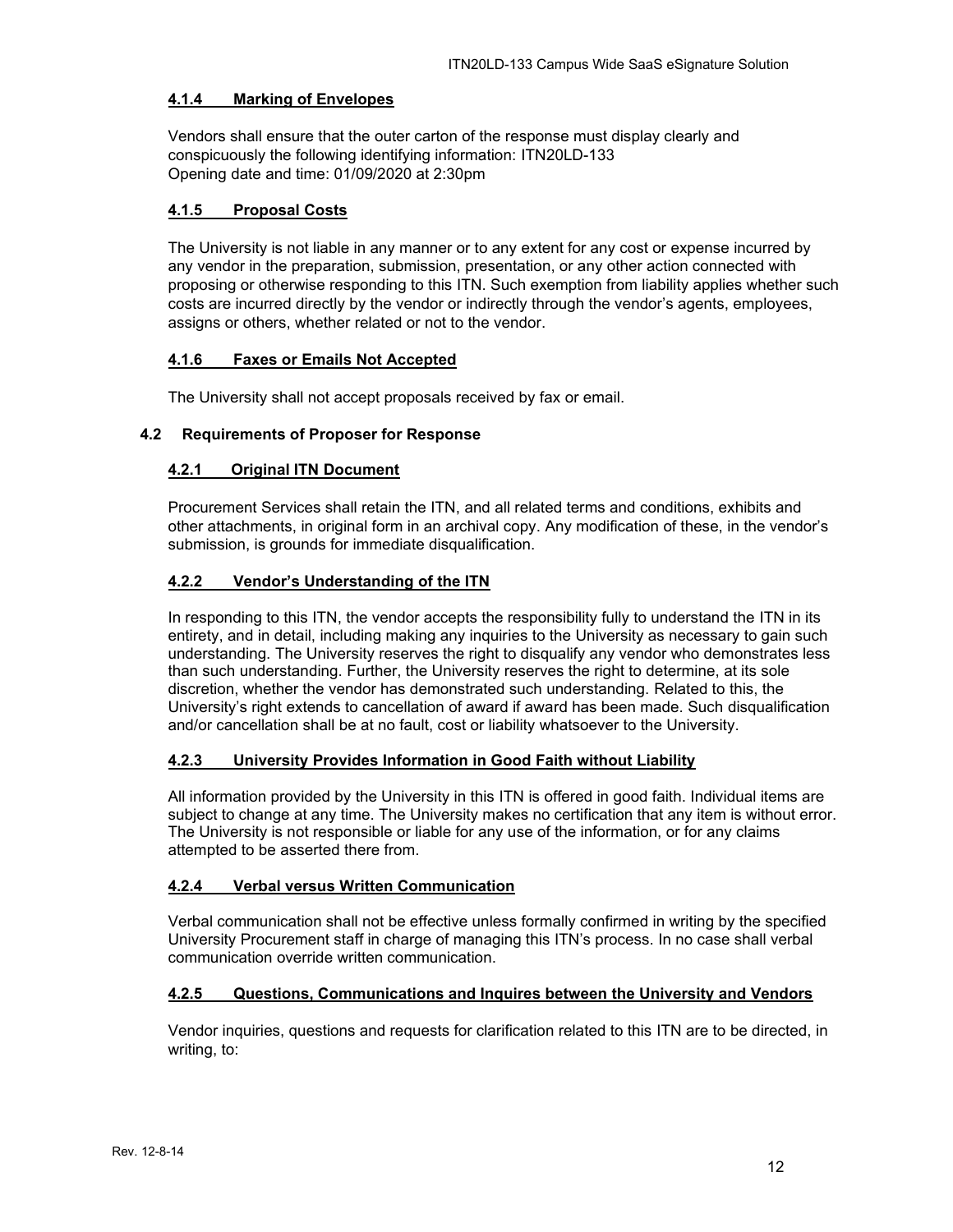University of Florida Procurement Services 971 Elmore Drive Gainesville, FL 32611-5250

Attn: Lisa S. Deal Telephone No: 352/392-1331 Facsimile No: 352/392-8837 E-mail Address: lsd@ufl.edu

Applicable terms and conditions herein shall govern communications and inquiries between the University and vendors, as they relate to this ITN.

**Informal communications** shall include, but are not limited to, requests from/to vendors or vendors' representatives of any kind or capacity, to/from any University employee or representative of any kind or capacity, with the exception of Procurement Services, for information, comments, speculation, etc. Inquiries for clarifications and information that will not require addenda may be submitted verbally to the Procurement Staff named, above, at any time.

**Formal communications** shall include but are not limited to the following.

• Questions concerning this ITN must be submitted in writing and be received prior to 12/18/2019 5:00 PM/ET.

• Errors and omissions in this ITN and enhancements. Vendors shall bring to the University's attention any discrepancies, errors, or omissions that may exist within this ITN. Vendors shall recommend to the University any enhancements in respect to this ITN, which might be in the University's best interests. These must be submitted in writing and be received prior to 12/18/2019 5:00 PM/ET.

• Inquiries about technical interpretations must be submitted in writing and be received prior to 12/18/2019 5:00 PM ET.

• Inquiries for clarifications/information that will not require addenda may be submitted verbally to the Procurement Staff named above at any time during this process.

- Verbal and/or written presentations and pre-award proposals under this ITN.
- Addenda to this ITN.

Informal communications shall cease on the date of distribution of this ITN and formal communications shall commence. On the date that the University completes the award process for this ITN and executes the resulting contract with the successful Vendor, informal communications may resume, and formal communications must cease.

#### <span id="page-12-0"></span>**4.2.6 Addenda and the University's Response to Communications from Vendor**

The University will make a good-faith effort to provide a written response to each question or request for clarification that requires addenda within five (5) University business days.

#### *All addenda will be posted to our web site only:*

<https://procurement.ufl.edu/vendors/schedule-of-bids/>

• *Vendors who want the addenda supplied to them in another form must notify the Procurement Staff listed in Section 4.2.5 above of that request. Otherwise, it will be the*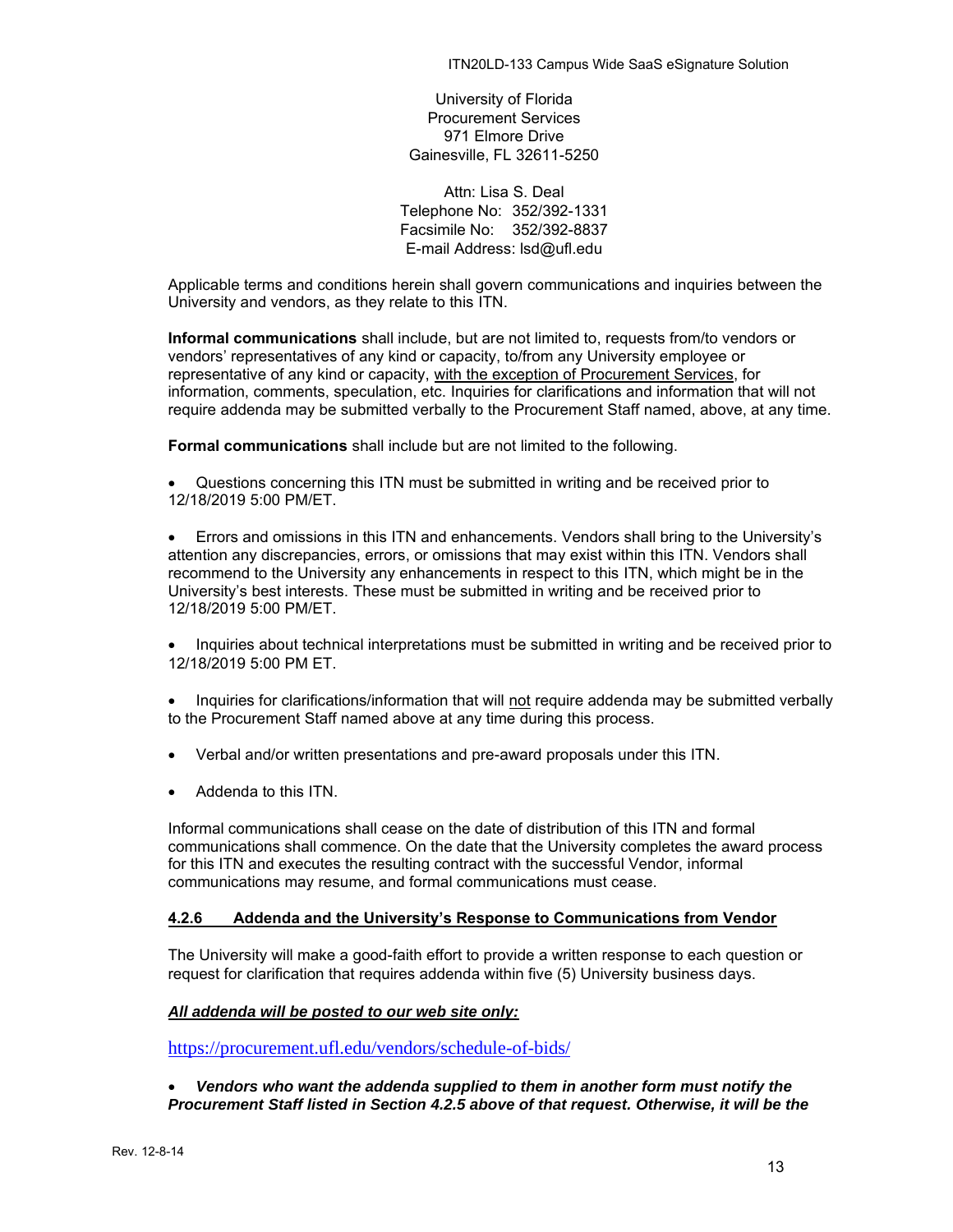#### *vendor's responsibility to check the web site for any additional information and addenda concerning this ITN.*

The University will not respond to any questions/requests for clarification that require addenda, if received by the University after 12**/18/2019, 5pm EST**.

## <span id="page-13-0"></span>**4.2.7 Pricing and/or Revenue Proposal**

Vendors shall indicate pricing offers in the appropriate spaces and/or areas provided in this ITN. Vendors shall ensure that any departure from this condition results in an offer that is clearly cross-referenced to the applicable sections within this ITN. For any material departure from this condition, vendors shall provide clear and unambiguous explanations how the departure relates in detail to the applicable sections within this ITN. If the vendor responds with an "All or None" proposal, it shall be clearly and unambiguously marked as such.

The University may presume and hold as the vendor's final offer all pricing offerings, whether stated as amounts or percentages, and/or whether or not offered on an all-or-none basis, if not specified by the vendor. The University may accept or reject in part or entirely the vendor's pricing and/or revenue offerings when such offerings are not on an all-or-none basis. The University prohibits the changing of pricing proposals after the ITN closing date and time. Unless otherwise specifically proposed by the vendor, the University reserves the right to hold such pricing proposal as effective for the entire intended contract term. The University may prescribe the manner and method by which pricing offerings shall be communicated in the vendor's proposal. The University may reject any proposal in which the pricing offering does not conform to such prescribed manner and method.

## <span id="page-13-1"></span>**4.2.8 Revisions to the ITN**

The University may revise any part of this ITN for any reason by issuing addenda. The University will communicate additional information and addenda to this ITN by posting them on our web site.

#### <https://procurement.ufl.edu/vendors/schedule-of-bids/>

## • **Vendors that want the revisions supplied to them in another way must notify the Procurement Staff listed in this document of that request. Otherwise, it will be the vendor's responsibility to check the web site for any additional information and addenda concerning this ITN.**

Vendors are responsible for the information contained in such addenda, whether or not they acknowledge receipt. The University is under no obligation to communicate such addenda to vendors who notify the University that they will not be responding this ITN. The University may determine whether an addendum will be considered as part of this ITN and/or as part of any contract resulting there from. The University shall reject vendors' responses to addenda if such responses are received after the ITN closing date and time.

## <span id="page-13-2"></span>**4.2.9 Attention to Terms and Conditions**

Vendors are cautioned to thoroughly understand and comply with all matters covered under the Terms and Conditions section of this ITN. The successful Vendor is expected to enter into a form of agreement. The University agreement terms and conditions included in this ITN are intended to be incorporated into this agreement. PROPOSALS THAT ARE CONTINGENT UPON ANY CHANGES TO THESE TERMS AND CONDITIONS MAY BE DEEMED TO BE NON-RESPONSIVE AND MAY BE REJECTED (within the University's sole discretion).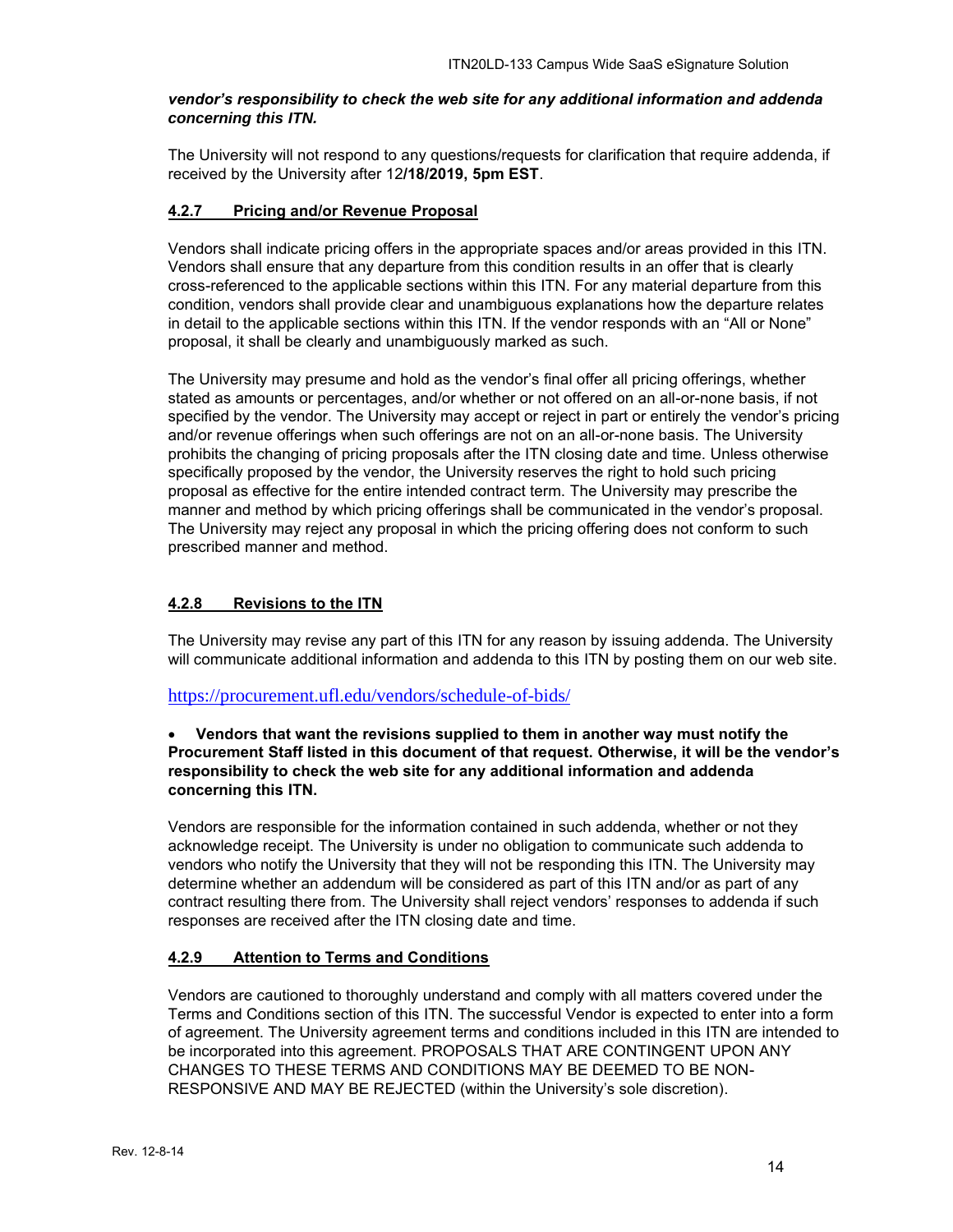## <span id="page-14-0"></span>**4.2.10 Required Signature**

The University may reject any vendors' response if it is not signed as indicated and/or required by the areas, spaces, or forms provided within this ITN.

## <span id="page-14-1"></span>**4.2.11 Authority to Negotiate**

Representatives of the vendor(s) selected to participate in oral negotiation(s) shall be first required to submit written authorization from the company CEO or CFO attesting to the fact that the company's lead negotiator is authorized to bind the company to the terms and conditions agreed to during negotiations and as contained in the vendor's best and final offer. The provision of such authorization shall be a prerequisite to continuation in the ITN process. The University shall not enter into extensive contract negotiations with the selected vendor(s) after the negotiation process has been completed. If the University determines that a company awarded a contract based on this ITN does not honor all aspects of the agreement reached during the negotiations in the best and final offer, the University reserves the right to immediately cancel the award, and to place the company on the University's suspended vendor list.

Company negotiators must enter the negotiations prepared to speak on behalf of the vendor's company. The University reserves the right to immediately terminate negotiations with any company whose representatives are not empowered to, or who will not, make decisions during the negotiation session. Vendors are reminded that the University may elect not to solicit a best and final offer from any company whose representative(s) have been unable or unwilling to commit to decisions reached during the verbal negotiation process.

## <span id="page-14-2"></span>**4.2.12 Collusion Prohibited**

In connection with this ITN, vendor collusion with other vendors or employees thereof, or with any employee of the University, is prohibited and may result in vendor disqualification and/or cancellation of award. Any attempt by the vendor, whether successful or not, to subvert or skirt the principles of open and fair competition may result in vendor disqualification and/or cancellation of award. Such disqualification and/or cancellation shall be at no fault or liability whatsoever to the University.

#### <span id="page-14-3"></span>**4.2.13 Improper Business Relationships/Conflict of Interest Prohibited**

In connection with this ITN, each vendor shall ensure that no improper, unethical, or illegal relationships or conflict of interest exists between or among the vendor, the University, and any other party to this ITN. The University reserves the right to determine the materiality of such relationships, when discovered or disclosed, whether intended or not; and to decide whether or not vendor disqualification and/or cancellation of award shall result. Such disqualification and/or cancellation shall be at no fault or liability whatsoever to the University.

#### <span id="page-14-4"></span>**4.2.14 Corrections, Changes, and Providing Information on Forms within the ITN**

Vendors shall ensure that an authorized individual initial each correction using pen and ink. Vendors shall use pen and ink or typewriter in providing information directly on pages, or copies thereof, contained within this ITN.

## <span id="page-14-5"></span>**4.2.15 Performance and Payment Bond – N/A**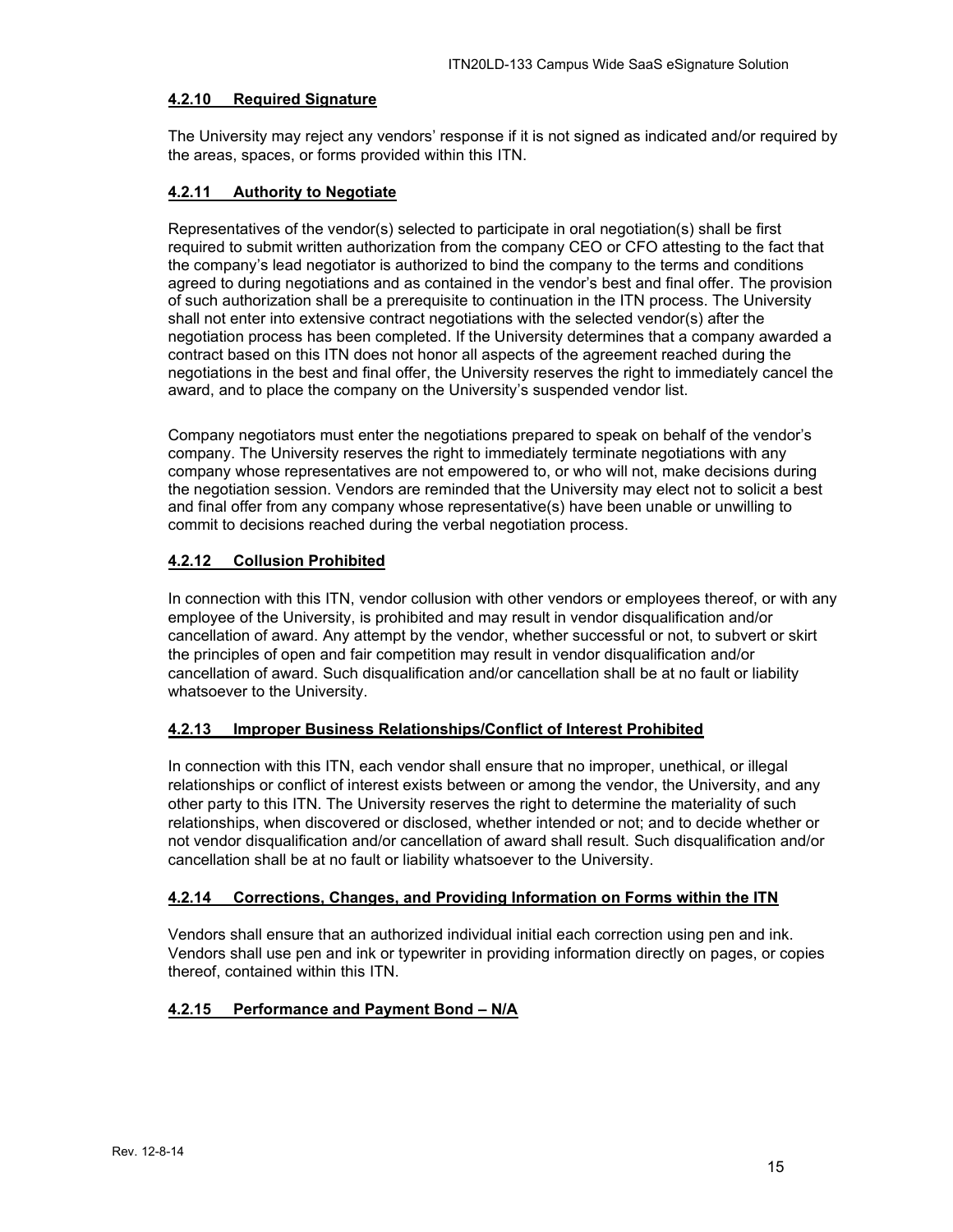## <span id="page-15-0"></span>**4.2.16 Anti-Kickback**

In compliance with FAR 52.203-7, the University has in place and follows procedures designed to prevent and detect violations of the Anti-Kickback Act of 1986 in its operations and direct business relationships.

## <span id="page-15-1"></span>**4.2.17 Withdrawal of ITN**

Vendors may withdraw their proposals any time prior to the ITN closing date. Vendors may request to withdraw their proposals after the ITN closing date and time prior to selection and notice of award. The University shall have sole authority to grant or deny such a request. In the event the University grants such a request, it may withhold issuing future ITN's to such vendors.

## <span id="page-15-2"></span>**4.2.18 University's Right to Use Vendor's Ideas/Proprietary Information**

**If the vendor needs to submit proprietary information with the proposal, the vendor shall ensure that it is enclosed in a separate envelope from the proposal and that it is clearly designated and conspicuously labeled as such.** Vendors who submit responses with information noted as proprietary may be asked to substantiate why the information is proprietary or is otherwise exempt from a public records request under Florida Law.

Selection or rejection of the proposal shall not affect the University's right of use. Provided, however, that the University will, in good faith, honor any vendor information that is clearly designated and conspicuously labeled as proprietary when the University concurs that the information is proprietary, and that trade secrets or other proprietary data contained in the proposal documents shall be maintained as confidential in accordance with procedures promulgated by the Procurement Staff and subject to limitations in Florida or Federal law. Pricing information cannot be considered proprietary. The University shall not be liable in any manner or in any amount for disclosing proprietary information if such information is not clearly so designated and conspicuously so labeled. The University shall likewise not be liable if it did not know or could not have reasonably known that such information was proprietary.

Should a request be made of the University for access to the information designated confidential or trade secret by the bidder and, on the basis of that designation, the University denies the request, the bidder may be responsible for all legal costs necessary to defend such action if the denial is challenged in a court of law.

## <span id="page-15-3"></span>**5.0 DEFINITIONS**

#### <span id="page-15-4"></span>**5.1 Agreement/Contract**

All types of agreements entered into by the University of Florida, regardless of what they may be called, for the procurement of materials, services or construction, or the disposal of materials. Meaning is interchangeable.

#### <span id="page-15-5"></span>**5.2 Customer**

Unless otherwise implied by the context of the specific provision within this ITN, "Customer" means a customer of the vendor, other than the University.

#### <span id="page-15-6"></span>**5.3 May, Should**

Indicates something that is not mandatory, but permissible, recommended, or desirable.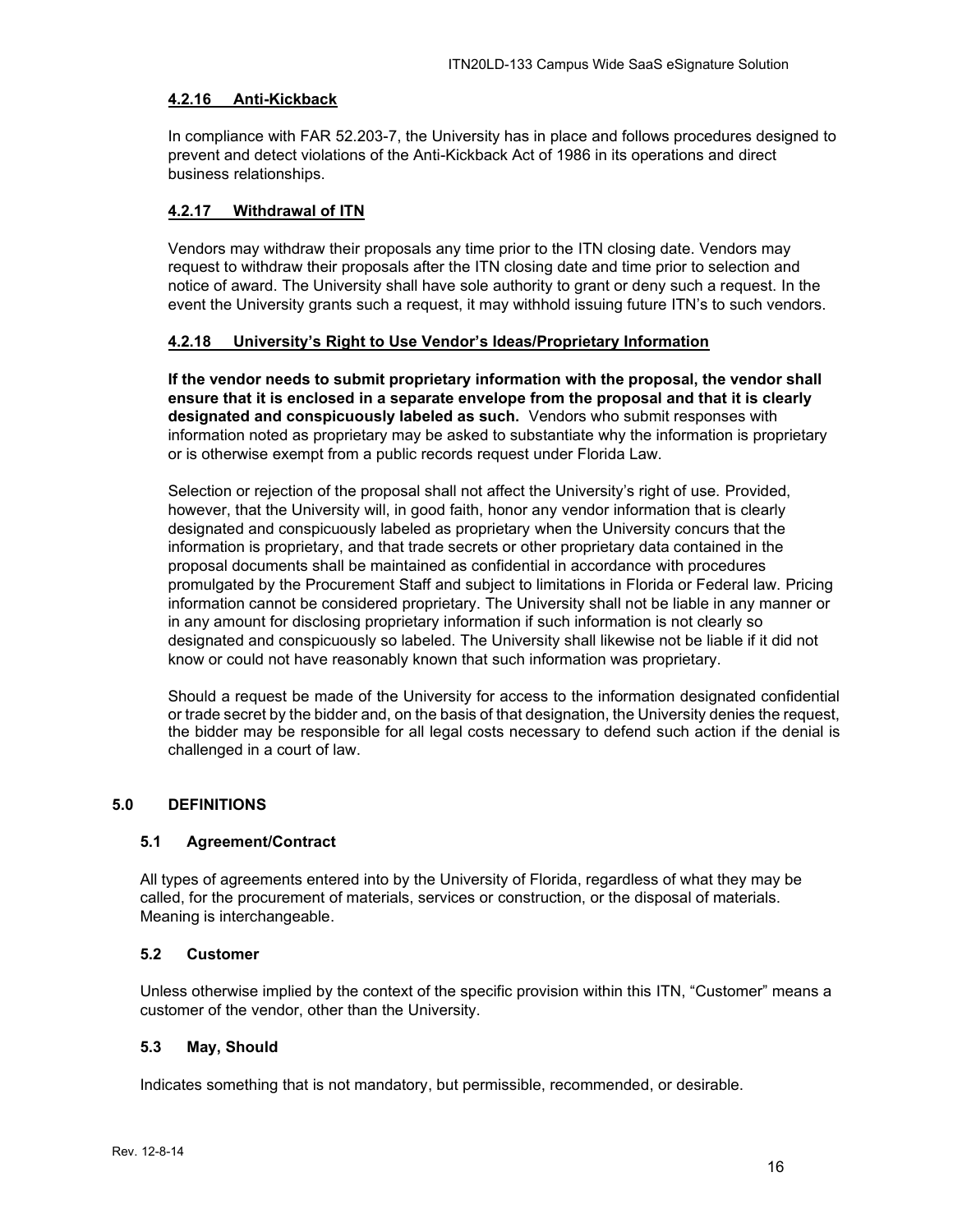#### <span id="page-16-0"></span>**5.4 Must, Shall, Will**

Indicates a mandatory requirement. Failure to meet these mandatory requirements may result in rejection of your proposal as non-responsive.

### <span id="page-16-1"></span>**5.5 Proposal**

The entirety of the vendor's responses to each point of this ITN, including any and all supplemental offers or information not explicitly requested within this ITN.

### <span id="page-16-2"></span>**5.6 Proprietary Information**

Information held by the owner that if released to the public or anyone outside the owner's organization, would be detrimental to its interests. It is an issue of fact rather than opinion. Pricing and/or revenues cannot be considered proprietary.

## <span id="page-16-3"></span>**5.7 Provider**

Any entity responding to this ITN, or, if selected, the vendor entering into a contract with University.

## <span id="page-16-4"></span>**5.8 Invitation to Negotiate (ITN)**

A competitive negotiation process. It is not to be confused with an Invitation to Bid (ITB), in which goods or services are precisely specified and price is substantially the only competitive factor. This ITN provides the University the flexibility to negotiate to arrive at a mutually agreeable relationship. Price will be considered but will not be the only factor of evaluation.

#### <span id="page-16-5"></span>**5.9 Respondent**

Any entity responding to this ITN, or, if selected, the vendor entering into a contract with University.

#### <span id="page-16-6"></span>**5.10 Response**

Same as Proposal

### <span id="page-16-7"></span>**5.11 Successful Vendor**

Any entity responding to this ITN, or, if selected, the vendor entering into a contract with University.

#### <span id="page-16-8"></span>**5.12 Supplement Agreement**

Any supplement terms and conditions agreed to by the parties in writing taking precedence over all other documents governing the transaction.

#### <span id="page-16-9"></span>**5.13 Supplier**

Any entity responding to this ITN, or, if selected, the vendor entering into a contract with University.

#### <span id="page-16-10"></span>**5.14 University of Florida, UF or University**

Same as The University of Florida Board of Trustees, a public body corporate of the State of Florida; throughout the document the term UF, University and University of Florida is used interchangeably.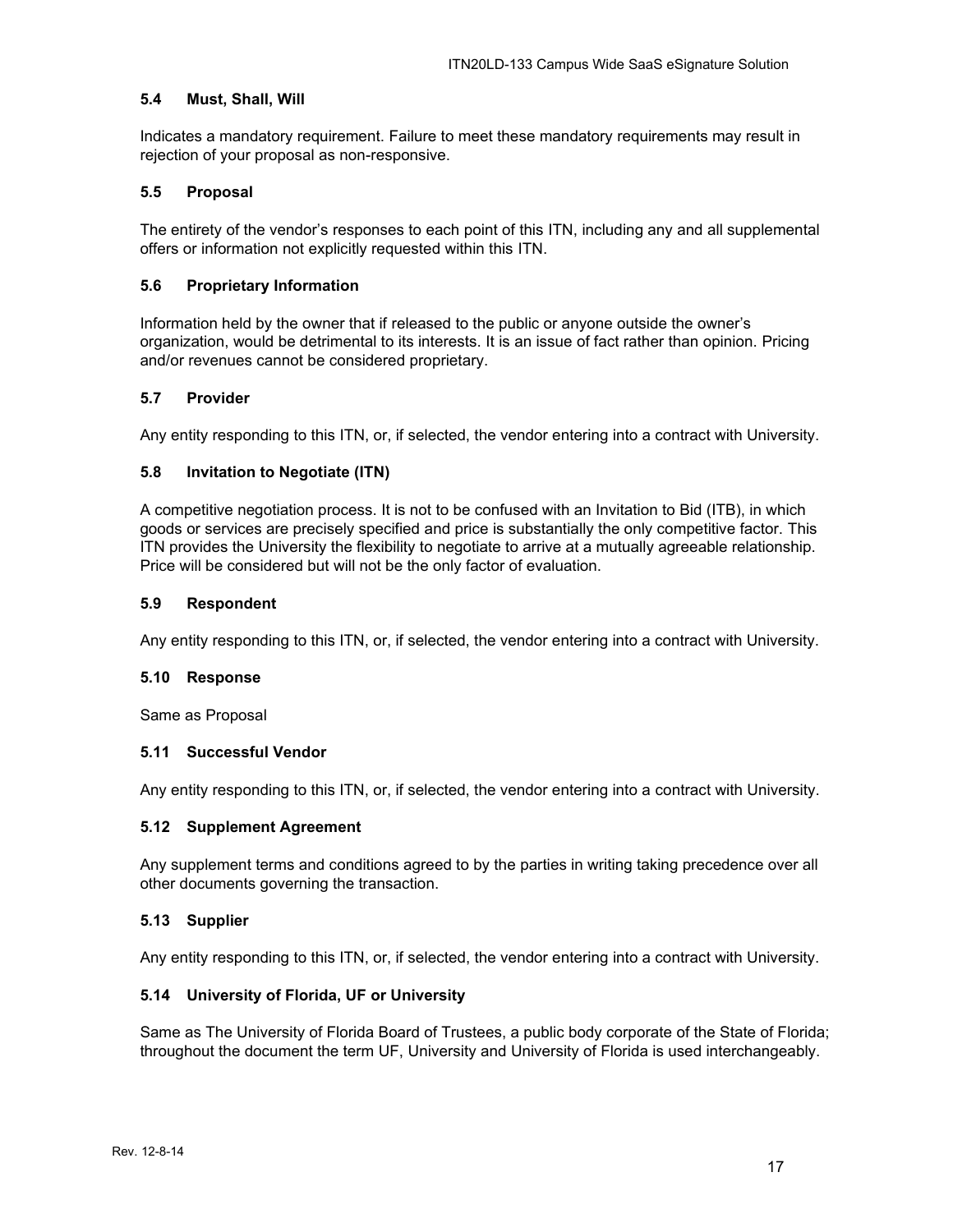## <span id="page-17-0"></span>**5.15 Vendor**

Any entity responding to this ITN, or, if selected, the vendor entering into a contract with University.

### <span id="page-17-1"></span>**5.16 Vendor's Proposal**

Same as Proposal

#### <span id="page-17-2"></span>**5.17 Vendor's Response**

Same as Proposal

## <span id="page-17-3"></span>**6.0 AGREEMENT TERMS AND CONDITIONS**

The following are the Terms and Conditions that will become part of any Agreement consummated between the University and the Successful Vendor. The Successful Vendor will be expected to execute an Agreement containing the provisions set forth in this section, or substantially similar provisions as University deems prudent or necessary. This list of provisions is not exhaustive or indicative of every provision that will be contained in the Agreement, but rather identifies particular terms and conditions of which the vendor should be aware. In the event of a conflict between any provisions contained in any of the documents governing this transaction, the following shall be the order of precedence: Agreement; Invitation to Negotiate; Proposal.

## <span id="page-17-4"></span>**6.1 Actions of Successful Vendor**

The University is under no obligation whatsoever to be bound by the actions of any Successful Vendor with respect to third parties. The Successful Vendor is not a division or agent of the University.

#### <span id="page-17-5"></span>**6.2 Advertising**

The Successful Vendor shall not advertise or publish information concerning the Agreement without prior written consent of the University. The University shall not unreasonably withhold permission.

#### <span id="page-17-6"></span>**6.3 Americans with Disabilities Act**

The Successful Vendor shall comply with all applicable provisions of the Americans with Disabilities Act and applicable federal regulations under the act.

#### <span id="page-17-7"></span>**6.4 Certification**

By signature on the "Proposal Certification" form included under Section 7.0, the Vendor certifies that the submission on the proposal did not involve collusion or other anti-competitive practices. The Vendor has not given, offered to give, nor intends to give at any time hereafter any economic opportunity, future employment, gift, loan, gratuity, special discount, trip, favor, or service to a public servant in connection with the submitted proposal. In addition, Vendor certifies whether or not an employee of the University has, or who's relative has, a substantial interest in any Agreement subsequent to this ITN. Vendor also certifies their status with regard to debarment, or suspension by any federal entity.

Failure to provide a valid signature affirming the stipulations required by this clause shall result in the rejection of the submitted proposal and, if applicable, any resulting Agreement. Signing the certification with a false statement shall void the proposal and, if applicable, any resulting Agreement. Any resulting Agreement may be subject to legal remedies provided by law. Vendor agrees to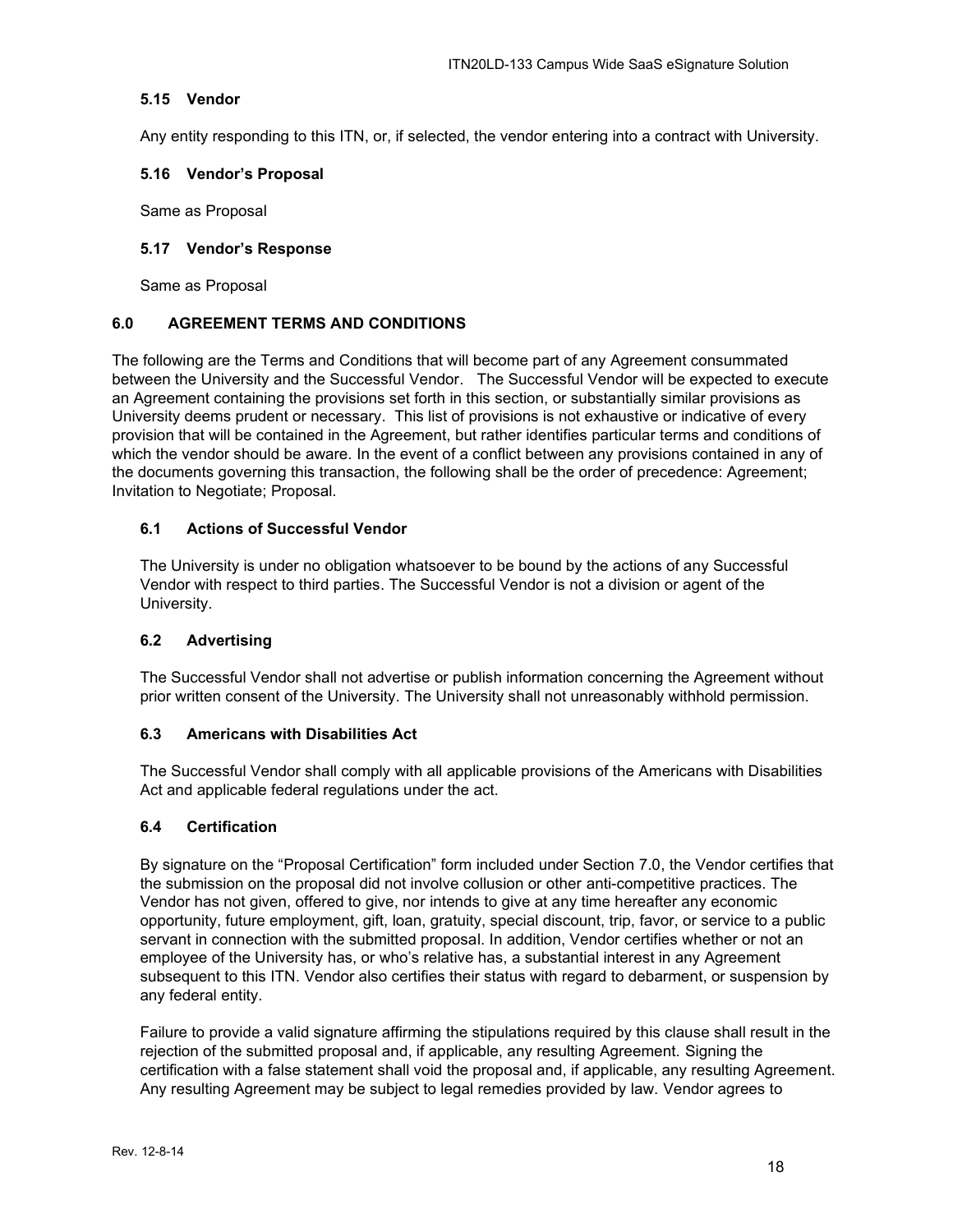promote and offer to the University only those services and/or materials as stated in and allowed for under resulting Agreement(s).

## <span id="page-18-0"></span>**6.5 Conflict of Interest**

The award hereunder is subject to the provisions of Chapter 112, F.S. Vendors must disclose with the proposal the name of any officer, director, or agent who is also an employee of the University of Florida. Further, all Vendors must disclose the name of any University employee who owns, directly or indirectly, an interest of five percent (5%) or more in the Vendor's firm or any of its branches.

## <span id="page-18-1"></span>**6.6 Discrimination**

An entity or affiliate who has been placed on the discriminatory list may not submit a bid on a contract to provide goods or services to a public entity, may not submit a bid on a contract with a public entity for the construction or repair of a public building or public work, may not submit proposals on leases of real property to a public entity, may not award or perform work as a Vendor, supplier, subcontractor or consultant under contract with any public entity, and may not transact business with any public entity.

## <span id="page-18-2"></span>**6.7 Drug Free Workplace**

The Successful Vendor agrees that in the performance of the Agreement, neither the Successful Vendor nor any employee of the Successful Vendor shall engage in the unlawful manufacture, distribution, dispensing, possession, or use of a controlled substance in conducting any activity covered by the Agreement. The University reserves the right to request a copy of the Successful Vendor's Drug Free Workplace Policy. The Successful Vendor further agrees to insert a provision similar to this statement in all subcontracts for services required.

## <span id="page-18-3"></span>**6.8 Equal Opportunity Statement**

The State Universities have established equal opportunity practices which conform to both the spirit and the letter of all laws against discrimination and prohibit discrimination based on race, creed, color, sex, age, national origin, marital status or religion. To be considered for inclusion as a supplier under this agreement, the vendor commits to the following:

A. The provisions of Executive Order 11246, September 24, 1966, and the rules, regulations, and relevant orders of the Secretary of Labor are applicable to each order placed against this agreement regardless of value.

B. If the vendor expects to receive \$10,000 in orders during the first 12 months of this agreement, a complete certificate of non-segregated facilities shall be attached to the proposal response.

C. If the vendor expects to receive \$50,000 in orders during the first 12 months of this agreement and employs more than 50 people, standard form 100 (EEOO-1) must be filed prior to March 1 of each year.

D. If the vendor expects to receive \$50,000 in orders during the first 12 months and employs more than 50 people, a written program for affirmative action compliance must be maintained by the vendor, subject to review upon request by the user agencies of this agreement.

If you have already complied with the above, please indicate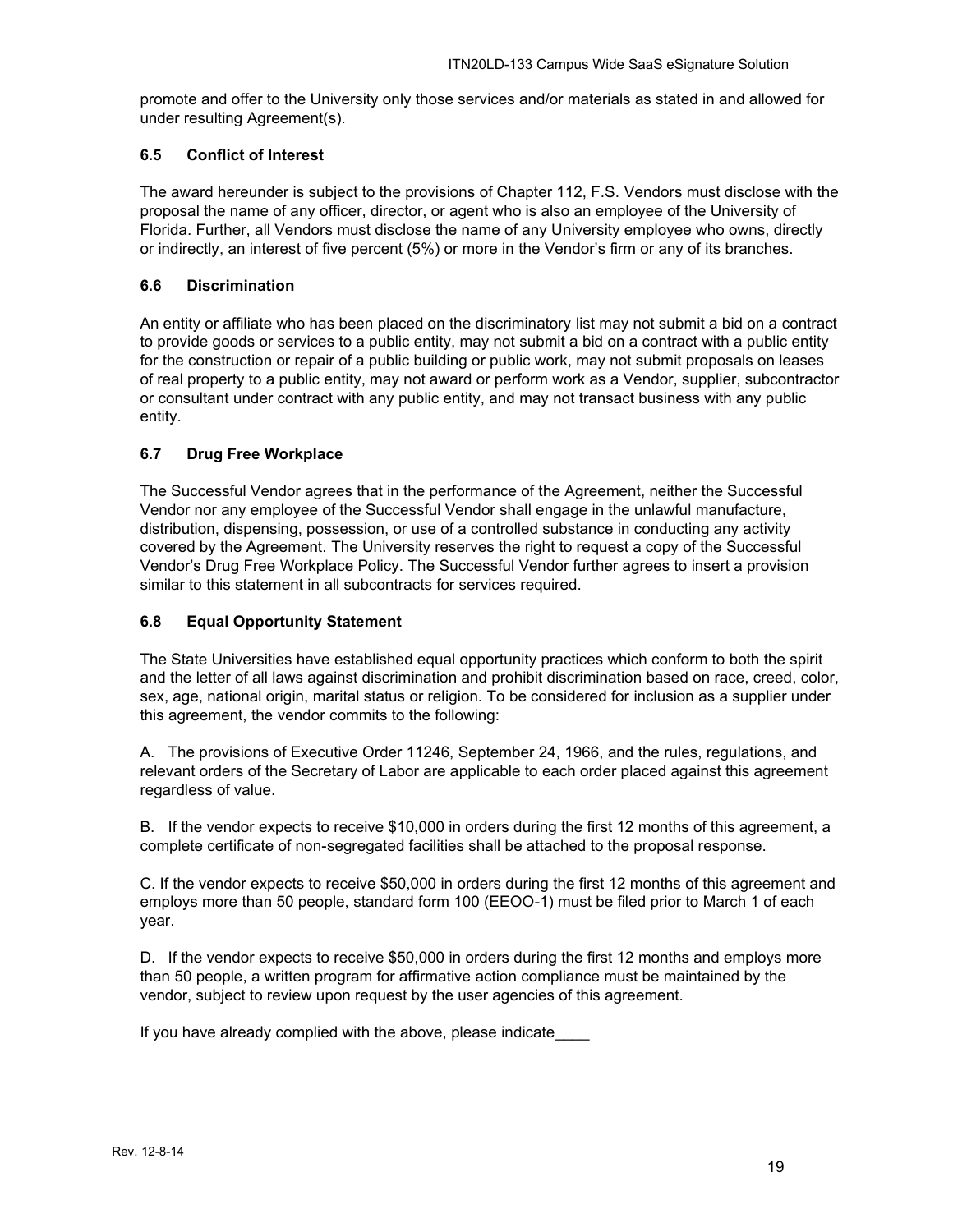#### <span id="page-19-0"></span>**6.9 Federal, State, and Local Laws and Regulations**

Successful Vendor is solely responsible for complying with all laws, ordinances, and regulations including but not limited to, those relating to taxes, licenses and permits, as they may apply to any matter under this ITN. The Successful Vendor must demonstrate that they are duly licensed by applicable regulatory bodies during the performance of the Agreement. Prior to the commencement of Agreement, the Successful Vendor shall be prepared to provide evidence of such licensing as may be requested by the University. Successful Vendor shall, at no expense to the University, procure and keep in force during the entire period of the Agreement all such permits and licenses.

## <span id="page-19-1"></span>**6.10 Inspection, Audit and Reporting**

All books, accounts, reports, files and other records relating to the Agreement shall be subject at all reasonable times to inspection and audit by the University of Florida.

Reporting Requirements: The successful vendor(s) agrees to furnish to the University a summary of total sales made under this contract as requested.

All reporting will be in Electronic Format provided to Procurement Services as requested.

Reports will include but are not limited to the following.

Detailed invoice level purchase history including

· Other Organizations: Total dollar value of purchases and total of orders through University agreement to other institutions

· Savings to University through vendor discounting - special offers such as volume discounting

Vendor and University will work together to create reports as University deems necessary and compatible with vendor systems.

#### <span id="page-19-2"></span>**6.11 Liens – N/A**

### <span id="page-19-3"></span>**6.12 Modifications**

The Agreement can be modified or rescinded only by a writing signed by both parties or their duly authorized agents.

#### <span id="page-19-4"></span>**6.13 Non-Discrimination**

The parties agree to be bound by applicable state and federal rules governing Equal Employment Opportunity and Non-Discrimination.

#### <span id="page-19-5"></span>**6.14 Ownership of Documents**

All drawings, maps, sketches, documents, records, programs, data base, reports and other data developed or purchased, under this Agreement for or at the University's expense shall be and remain the University's property, without restriction, reservation or qualifications. The Successful Vendor may retain copies necessary for recordkeeping documentation and all such other business purposes related to the Agreement. All materials and products produced shall be provided to the University upon expiration of this Agreement.

## <span id="page-19-6"></span>**6.15 Sales and Use Tax – N/A**

#### <span id="page-19-7"></span>**6.16 Sexual Harassment**

Federal law and the policies of the University prohibit sexual harassment of University employees or students. Sexual harassment includes any unwelcome sexual advance toward a University employee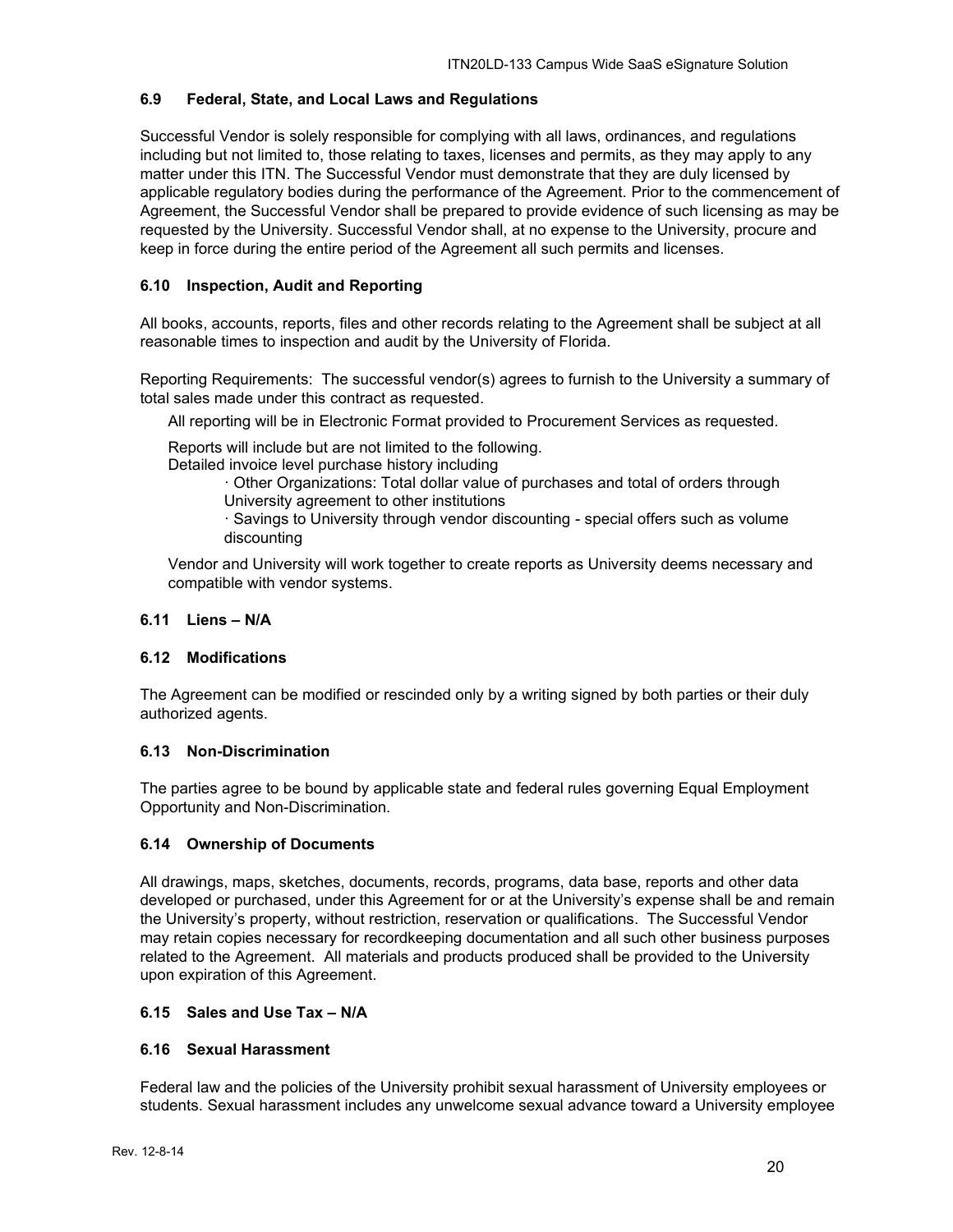or student, any request for a sexual favor from a University employee or student, or any other verbal or physical conduct of a sexual nature that is so pervasive as to create a hostile or offensive working environment for University employees, or a hostile or an offensive academic environment for University students. University vendors, subcontractors and suppliers for this project are required to exercise control over their employees so as to prohibit acts of sexual harassment of University employees and students. The employer of any person who the University, in its reasonable judgment, determines has committed an act of sexual harassment agrees as a term and condition of the Agreement to cause such person to be removed from the project site and from University premises and to take such other action as may be reasonably necessary to cause the sexual harassment to cease.

## <span id="page-20-0"></span>**6.17 Small Business Program**

University is an equal opportunity institution and, as such, encourages the use of small businesses, including women and minority-owned small businesses in the provision of goods and services. Small businesses should have a fair and equal opportunity to compete for dollars spent by the University. Competition ensures that prices are competitive and a broad vendor base is available. **Vendors are encouraged to get certified by the State of Florida** if they are minority-owned, woman-owned or veteran-owned:

[http://www.dms.myflorida.com/agency\\_administration/office\\_of\\_supplier\\_diversity\\_osd/get\\_certified](http://www.dms.myflorida.com/agency_administration/office_of_supplier_diversity_osd/get_certified)

Vendor shall use good faith efforts to ensure opportunities are available to small businesses, including women and minority-owned businesses. For questions about the University's Small Business Program contact Director of Small Business and Vendor Diversity, 352-392-0380, <https://sbvdr.admin.ufl.edu/>

## <span id="page-20-1"></span>**6.18 Tobacco Free Campus Policy**

The University of Florida campus is a tobacco-free campus. This policy was effective as of July 1, 2010. The use of cigarettes or other tobacco products in UF buildings, parking lots, or in vehicles in these areas is prohibited. The successful vendor is expected to respect this smoke free policy and fully comply with it.

## <span id="page-20-2"></span>**6.19 Sustainability Preferences**

The University's Procurement directives support the purchase of products that will minimize any negative environmental impacts of our work. In order to facilitate a healthy market in sustainable products, all parties involved in the procurement and utilization of materials must engage in both waste recycling and the initial purchase of products containing recycled content. It is in the interest of public health, safety and welfare and the conservation of energy and natural resources to use and promote environmentally responsible products, as well as energy efficient fixtures, appliances and mechanical equipment used in new construction and retrofit of University facilities.

## <span id="page-20-3"></span>**6.20 Assignment-Delegation**

No right or interest in the Agreement shall be assigned or delegation of any obligation made by Successful Vendor without written permission of the University. Any attempted assignment or delegation by Successful Vendor shall be wholly void and totally ineffective for all purposes unless made in conformity with this paragraph.

#### <span id="page-20-4"></span>**6.21 Assignment of Anti-Trust Overcharge Claims**

The parties recognize that in actual economic practice overcharges resulting from anti-trust violations are in fact borne by the ultimate purchaser; therefore, Successful Vendor hereby assigns to the University any and all claims for such overcharges.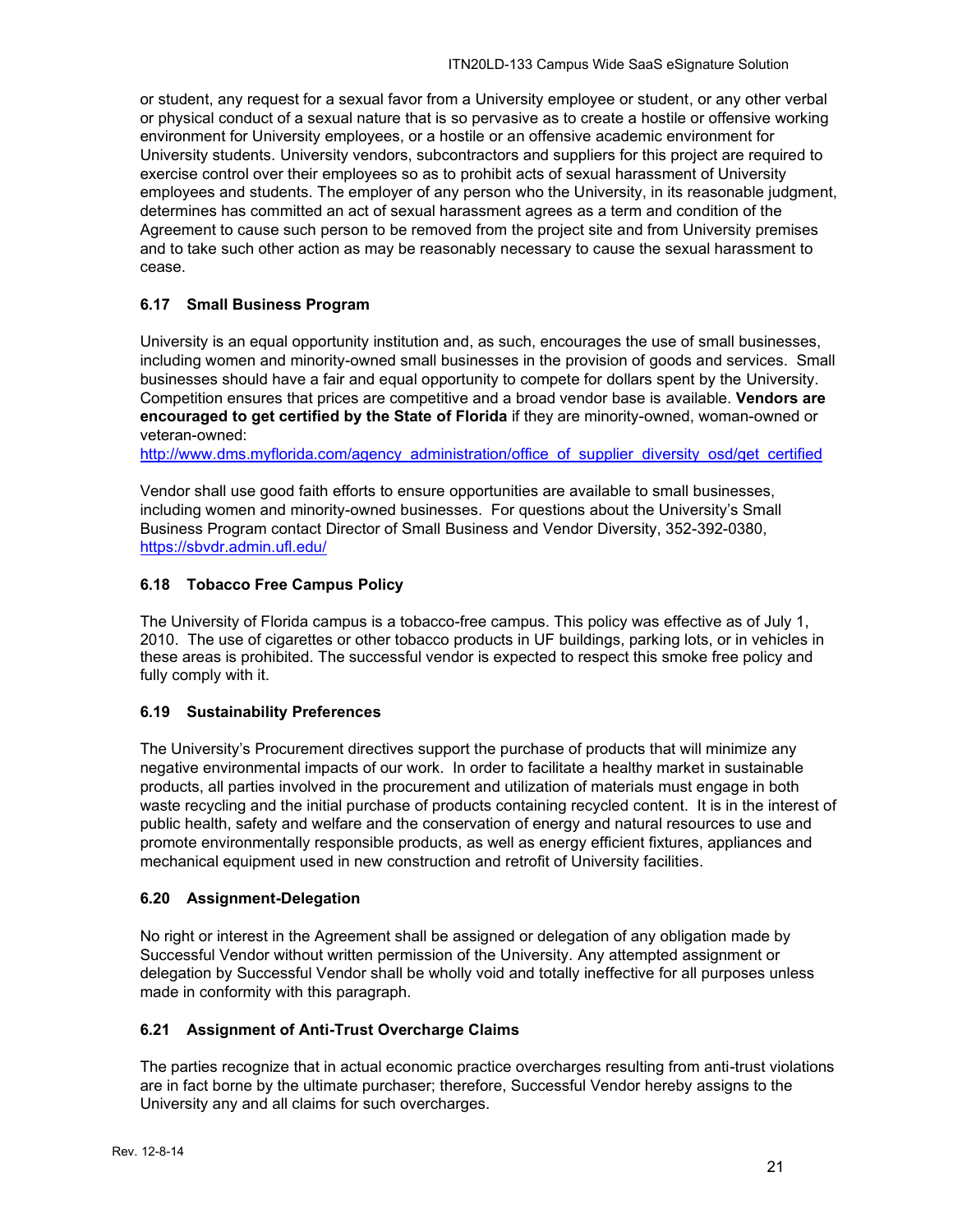## <span id="page-21-0"></span>**6.22 Date for Reckoning Prompt-Payment Discount**

For purposes of determining whether a prompt-payment discount, if applicable, may be taken by the University, the starting date of such reckoning period shall be the later of the date of a properly executed invoice or the date of completion of service and/or delivery of product.

## <span id="page-21-1"></span>**6.23 Force Majeure**

In the event compliance with any obligation under this Agreement is impractical or impossible due to any Event of Force Majeure, then the time for performance of such obligation shall be extended for a period equivalent to the duration of the Event of Force Majeure. The provisions of this section shall not operate to excuse either party's inability to perform its obligations hereunder because of inadequate finances. "Event of Force Majeure:" means any strike, lockout, labor dispute, embargo, flood, earthquake, storm, dust storm, lightning, fire, epidemic, act of God, war, national emergency, civil disturbance or disobedience, riot, sabotage, terrorism, restraint by governmental order or any other occurrence beyond the reasonable control of the party in question.

## <span id="page-21-2"></span>**6.24 Furnish and Install – N/A**

## <span id="page-21-3"></span>**6.25 Indemnification/Hold Harmless; Liability**

The Successful Vendor shall indemnify, defend, and hold harmless the University of Florida Board of Trustees, the University of Florida, the State of Florida and the Florida Board of Governors, and their respective officers, agents, and employees, against and from any and all claims, demands, suits, actions, proceedings, loss, cost, and damages of every kind and description, including attorneys' fees and/or litigation expenses, which may be brought or made against or incurred on account of loss of or damage to any property or for injuries to or death of any person, caused by, arising out of, or contributed to, in whole or in part, by reasons of any act, omission, professional error, fault, mistake, or negligence of Successful Vendor, its employees, agents, representatives, or subcontractors, their employees, agents, or representatives in connection with or incident to the performance of the Agreement. Successful Vendor's obligation under this provision shall not extend to any liability caused by the sole negligence of the University of Florida Board Of Trustees, University, or its officers, agents, and employees. Such indemnification shall specifically include infringement claims made against any and all intellectual property supplied by Successful Vendor and third-party infringement under the Agreement.

The University, as a public entity, is protected by sovereign immunity from tort liability, subject to a limited statutory waiver. The University will not agree to (i) indemnify or hold harmless any vendor; (ii) be liable for vendor's attorneys' fees under any circumstances; or (iii) binding arbitration. The Agreement shall not be construed or interpreted as (i) denying to either party any remedy or defense available to such party under the laws of the State of Florida; (ii) the consent of University or the State of Florida or their agents and agencies to be sued; or (iii) a waiver of either University's or the State of Florida's sovereign immunity beyond the limited waiver provided in section 768.28, Florida Statutes.

## <span id="page-21-4"></span>**6.26 Insurance Requirements – N/A**

## <span id="page-21-5"></span>**6.27 Protection of Property**

The Successful Vendor shall at all times guard against damage or loss to the property of the University or of others or vendors and shall be held responsible for replacing or repairing any such loss or damage. The University may withhold payment or make such deductions as deemed necessary to insure reimbursement or replacement for loss or damage to property through negligence of the Successful Vendor or their agents.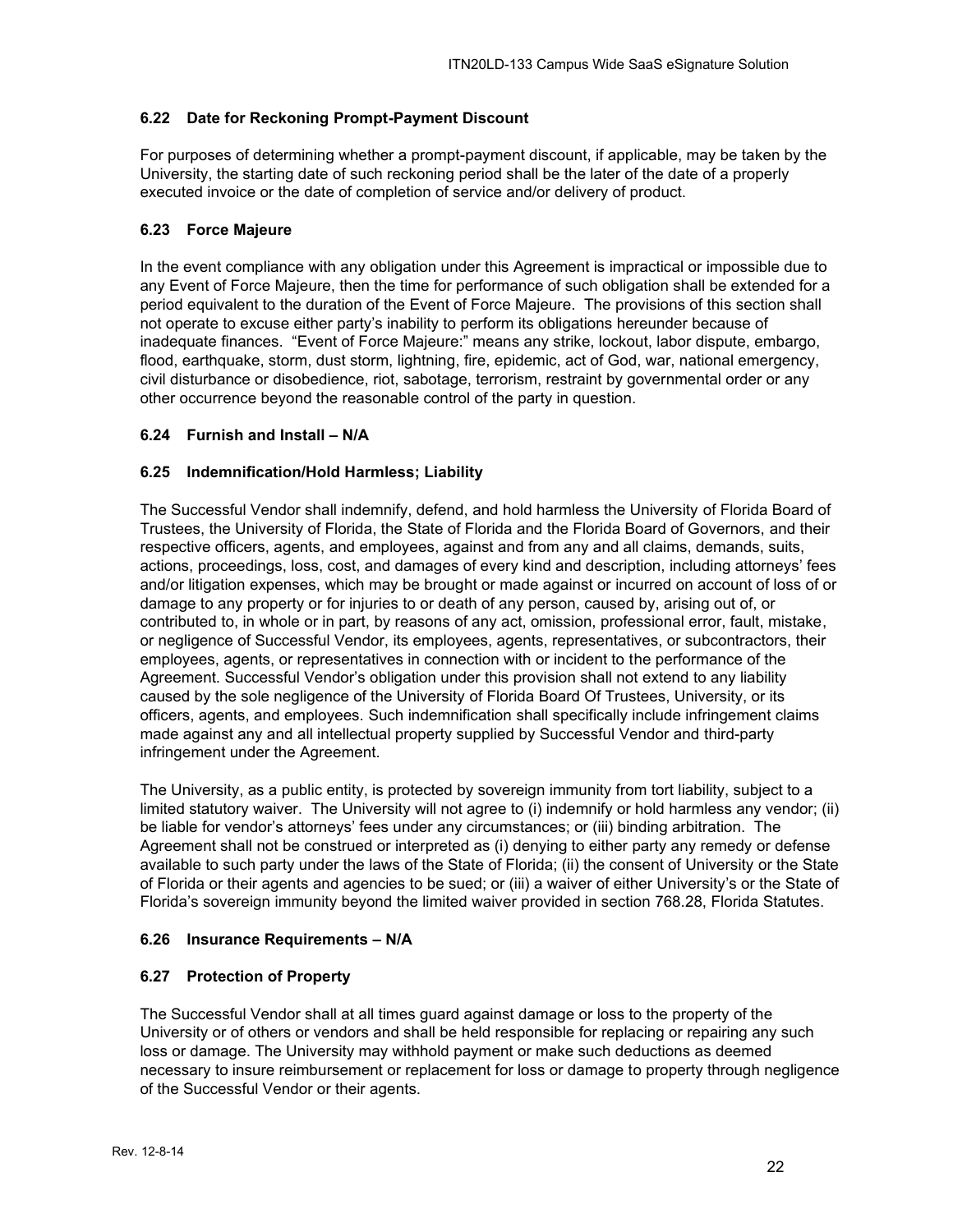#### Intellectual Property

- A. All works that are created pursuant to this contract ("Works") are works made for hire, and all rights and privileges attendant to the Works belong exclusively to the University. If a court of competent jurisdiction determines that any Work does not constitute a work made for hire, the Contractor hereby assigns to the University for no additional consideration all rights and privileges the Contractor has in the works, including all intellectual property rights, specifically those under copyright law.
- B. Paragraph A does not apply to Works that are not created through performance under this Contract ("Pre-existing works"). With respect to Pre-existing works used by the Contractor in performance of this Contract, the Contractor shall obtain for the University at no additional charge a license to use Pre-existing works for the uses intended under this Contract, including the right to make derivative works. Paragraph A does apply, however, to any Works that are derivative of Pre-existing works.
- C. The Contractor warrants that it has full power and authority to transfer the rights granted by this Contract to the University and that use of the works by the University does not constitute an infringement or other violation of any copyright, trade secret, trademark, patent, non-disclosure, or other rights of any third party.

## <span id="page-22-0"></span>**6.28 Labor Disputes**

Successful Vendor shall give prompt notice to the University of any actual or potential labor dispute which delays or may delay performance of the Agreement.

## <span id="page-22-1"></span>**6.29 Laws and Regulations**

Successful Vendors are solely responsible for keeping themselves fully informed of and faithfully observing all laws, ordinances, and regulations and shall protect and indemnify the University, its officers and agents against any claims of liability arising from or based on any violation thereof.

#### <span id="page-22-2"></span>**6.30 No Replacement of Defective Tender – N/A**

#### <span id="page-22-3"></span>**6.31 No Waiver of Right by the University**

No waiver by University of any breach of the provisions of the Agreement by the Successful Vendor shall in any way be construed to be a waiver of any future breach or bar the University's right to insist on strict performance of the provisions of the Agreement.

#### <span id="page-22-4"></span>**6.32 Notice to Vendors of Asbestos-Containing Materials in University Buildings – N/A**

#### <span id="page-22-5"></span>**6.33 Parking and Identification Badges.**

The Successful Vendor shall obtain all parking permits and/or decals that may be required while performing project work on University premises. The Successful Vendor should review Contractor and Vendor Parking information from Transportation and Parking Services located at the following link:<https://parking.ufl.edu/decals/contractors-vendors/>

#### <span id="page-22-6"></span>**6.34 Payment Terms**

The University's obligation is payable only and solely from funds appropriated for the purpose of the Agreement. Unless otherwise stated herein, the payment terms for the Agreement are Net 30 days. VENDOR OMBUDSMAN: The University's vendor ombudsman whose duties include acting as an advocate for vendors may be experiencing problems in obtaining payment(s) from the University may be contacted at 352-392-1241.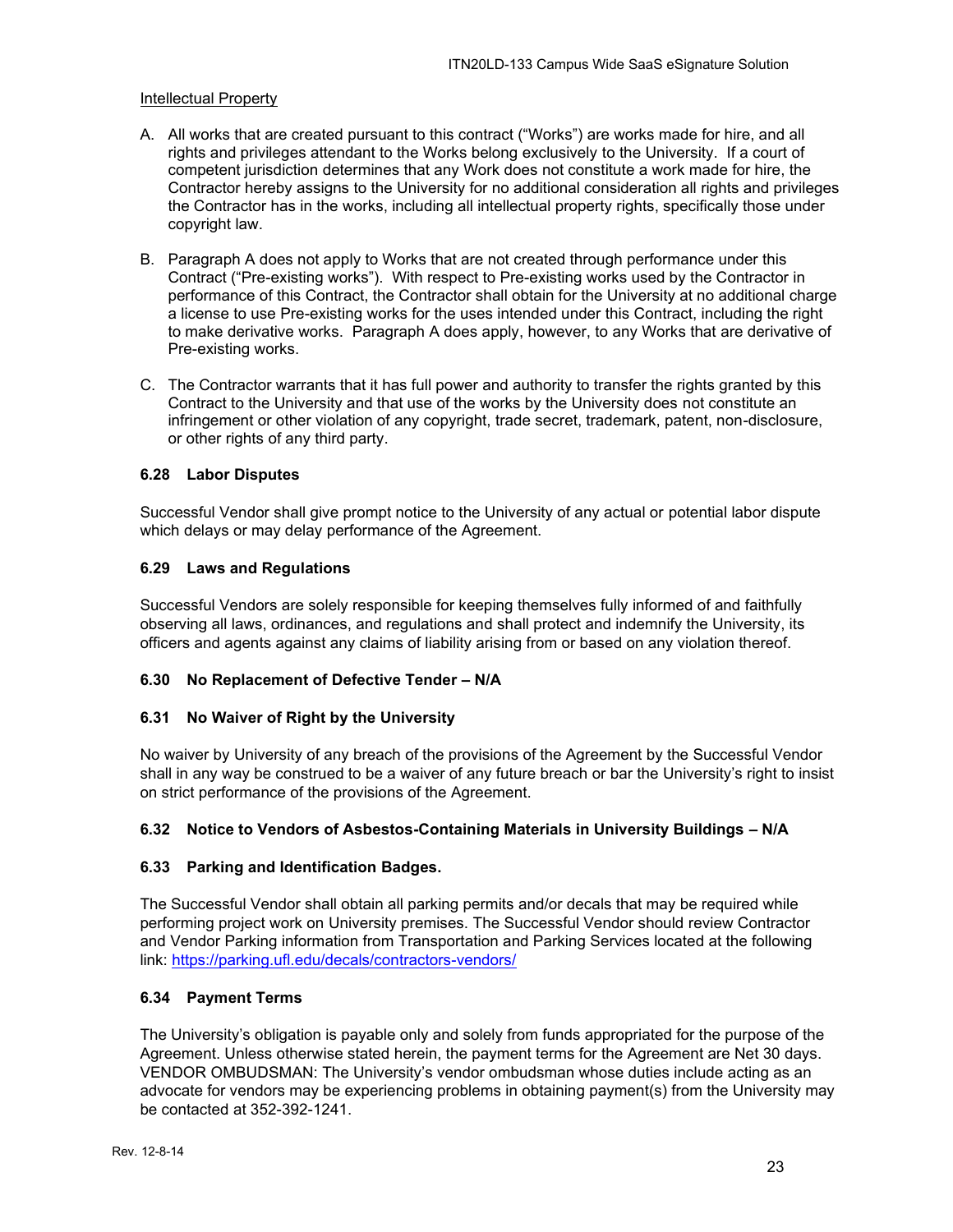## <span id="page-23-0"></span>**6.35 Price Adjustment**

Price changes will normally only be considered at the end of one Agreement period and the beginning of another. Price change requests shall be in writing, submitted at least sixty (60) days prior to the end of the current Agreement period, and shall be supported by written evidence of increased costs to the Successful Vendor. The University will not approve unsupported price increases that will merely increase the gross profitability of the Successful Vendor at the expense of the University. Price change requests shall be a factor in the Agreement extension review process. The University shall, in its sole opinion, determine whether the requested price increase or an alternate option is in the best interest of the University. Pricing negotiated as a result of this ITN will become part of the contract.

## <span id="page-23-1"></span>**6.36 Prior Course of Dealings**

No trade usage, prior course of dealings, or course of performance under other agreements shall be a part of any agreement resulting from this ITN; nor shall such trade usage, prior course of dealing, or course of performance be used in the interpretation or construction of such resulting agreement.

## <span id="page-23-2"></span>**6.37 Intentionally Blank -** N/A

## <span id="page-23-3"></span>**6.38 Public Entity Crime**

A person or affiliate who has been placed on the convicted list by the Department of Management Services, State of Florida, may not submit a proposal on a contract to provide any goods or services, including construction, repairs, or leases and may not be awarded or perform work as a Vendor, supplier, subcontractor, or consultant for the University of Florida for a period of 36 months from the date of being placed on the convicted list, a "person" or "affiliate" includes any natural person or any entity, including predecessor or successor entities or any entity under the control of any natural person who is active in its management and who has been convicted of a public entity crime (Rule 6C1-3.020 FAC).

#### <span id="page-23-4"></span>**6.39 Public Records**

All proposal information submitted and opened becomes subject to the Public Records Law set forth in Chapter 119 F.S.

## **IF THE VENDOR HAS QUESTIONS REGARDING THE APPLICATION OF CHAPTER 119, FLORIDA STATUTES, TO THE VENDOR'S DUTY TO PROVIDE PUBLIC RECORDS RELATING TO THIS CONTRACT, CONTACT THE CUSTODIAN OF PUBLIC RECORDS AT Phone: (352) 846-3903**

## **email: [PR-Request@ufl.edu](mailto:PR-Request@ufl.edu)**

**Mail: PO Box 113156, Gainesville, FL 32611-3156**

Any resulting Agreement may be unilaterally canceled for refusal by the vendor to allow public access to all documents, papers, letters, or other materials made or received by the Successful Vendor in conjunction with the Agreement and subject to the provisions of Chapter 119. F.S.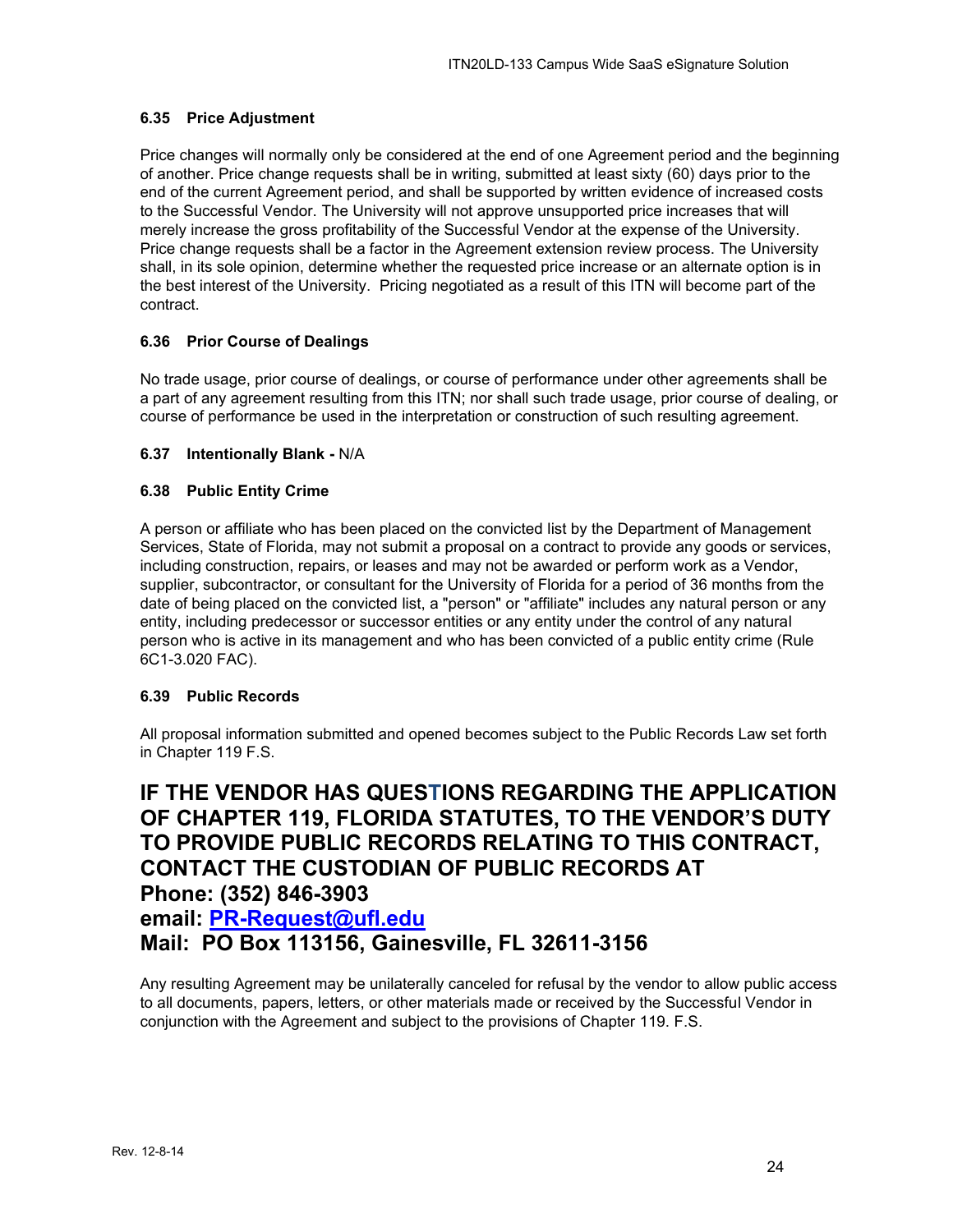## <span id="page-24-0"></span>**6.40 Referencing of Orders**

For each order issued against an agreement resulting hereunder, the University intends in good faith to reference this ITN for pricing, terms and conditions, delivery location, and other particulars. However, in the event the University fails to do so, the University's right to such terms and conditions, and particulars shall not be affected, and no liability of any kind or amount shall accrue to the University.

## <span id="page-24-1"></span>**6.41 Remedies and Applicable Law**

The Agreement shall be governed by and construed in accordance with the laws of the State of Florida (without regard to principles of conflict of laws) and the rules and regulations of the Florida Board of Governors and the University. University and Successful Vendor shall have available all remedies afforded each by said law. The venue in any action or litigation commenced to enforce the Agreement shall lie in a court of competent jurisdiction located in Gainesville, Florida.

## <span id="page-24-2"></span>**6.42 Right of Inspection – N/A**

## <span id="page-24-3"></span>**6.43 Right of Offset**

The University shall be entitled to offset against any sums due the Successful Vendor, any expenses or costs incurred by the University, or damages assessed by the University concerning the Successful Vendor's non-conforming performance or failure to perform the Agreement, or any other debt owing the University, including expenses, costs and damages described in the termination provisions contained herein.

## <span id="page-24-4"></span>**6.44 Shipment Under Reservation Prohibited – N/A**

<span id="page-24-5"></span>**6.45 Specifications: Brand Name or Acceptable Alternate – N/A**

#### <span id="page-24-6"></span>**6.46 Successful Vendor to Package Goods – N/A**

#### <span id="page-24-8"></span><span id="page-24-7"></span>**6.47 Termination**

#### **6.47.1 Convenience**

The University reserves the right to terminate the Agreement in whole or part at any time when in the best interests of the University without penalty or cause. Upon receipt of the written notice, the Successful Vendor shall immediately stop all work as directed in the notice, notify all subcontractors of the effective date of the termination and minimize all further costs to the University. In the event of termination under this provision, all documents, data and reports prepared by the Successful Vendor under the Agreement shall become the property of and delivered to the University. The Successful Vendor shall be entitled to receive just and equitable compensation for work in progress, work completed, and materials accepted before the effective date of termination. Such compensation shall be the Successful Vendor's sole remedy against the University in the event of termination under this provision.

#### <span id="page-24-9"></span>**6.47.2 Default**

The University reserves the right to terminate the Agreement in whole or in part due to the failure of the Successful Vendor to comply with any term or condition of the Agreement, to acquire and maintain all required insurance policies, bonds, licenses and permits, or to make satisfactory progress in performing the Agreement. The University shall provide written notice of the termination and the reasons for it to the Successful Vendor. Upon termination under this provision, all goods, materials, documents, data and reports prepared by the Successful Vendor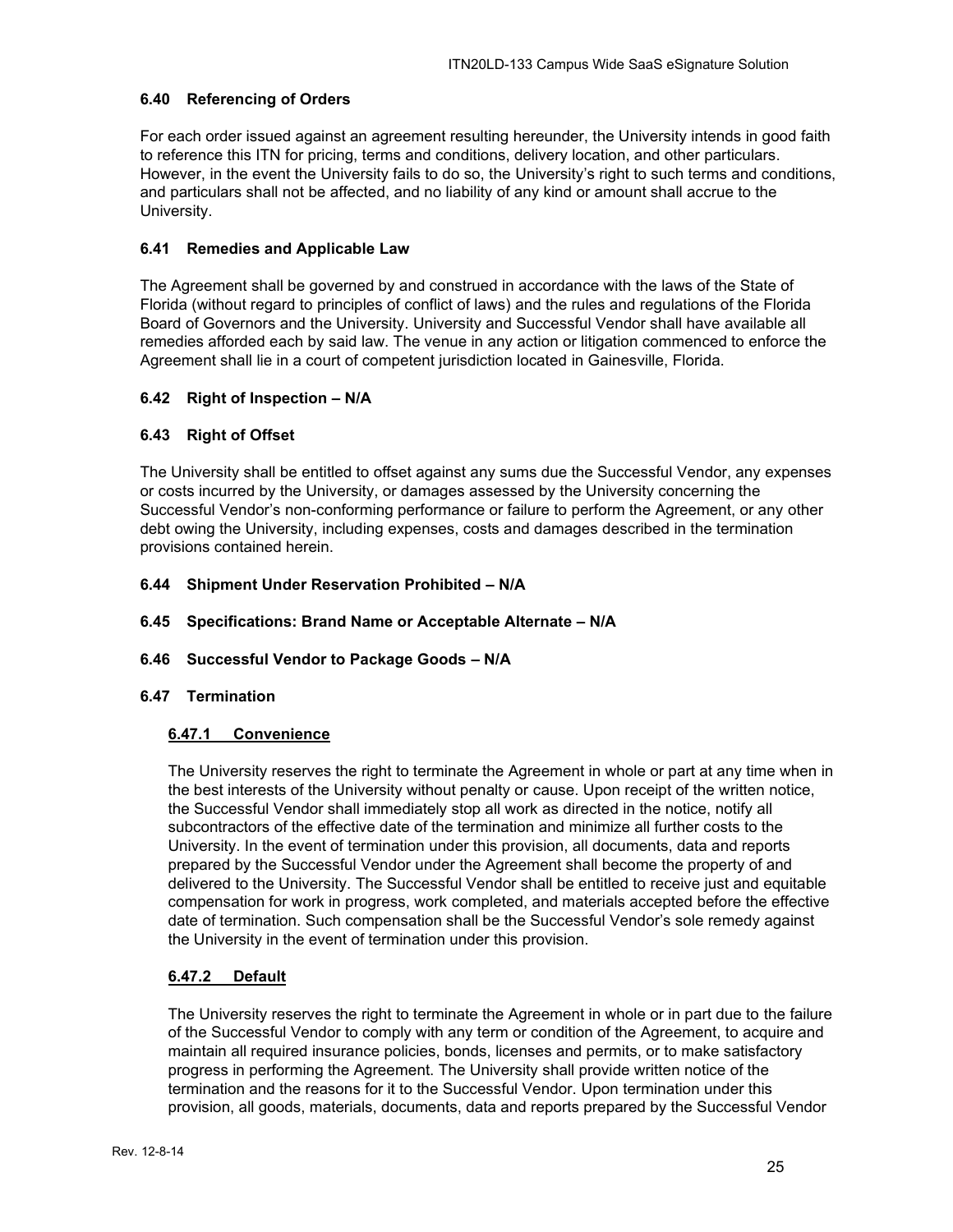under the Agreement shall become the property of and be delivered to the University on demand. The University may, upon termination of the Agreement, procure, on terms and in the manner that it deems appropriate, materials, or services to replace those under the Agreement. The Successful Vendor shall be liable to the University for any excess costs incurred by the University in re-procuring the materials or services.

## <span id="page-25-0"></span>**6.47.3 Gratuities**

The University may, by written notice to the Successful Vendor, cancel the Agreement if it is discovered by the University that gratuities, in the form of entertainment, gifts or other, were offered or given by the Successful Vendor, or any agent or representative of the Successful Vendor, to any officer or employee of the University with a view toward securing favorable treatment with respect to the awarding or amending, or the making of any determinations with respect to the performing of such Agreement. In the event the Agreement is canceled by the University pursuant to this provision, University shall be entitled, in addition to any other rights and remedies, to recover or withhold the amount of the cost incurred by Successful Vendor in providing such gratuities.

## <span id="page-25-1"></span>**6.47.4 Insolvency**

The University shall have the right to terminate the Agreement at any time in the event Successful Vendor files a petition in bankruptcy; or is adjudicated bankrupt; or if a petition in bankruptcy is filed against Successful Vendor and not discharged within thirty (30) days; of if Successful Vendor becomes insolvent or makes an assignment for the benefit of its creditors or an arrangement pursuant to any bankruptcy law; of if a receiver is appointed for Successful Vendor or its business.

## <span id="page-25-2"></span>**6.47.5 Lack of Funds**

The State of Florida's and UF's performance and obligation to pay under this Agreement is contingent upon an annual appropriation by the Florida State Legislature. The Agreement may be canceled without further obligation on the part of the University of Florida in the event that sufficient appropriated funding is unavailable to assure full performance of the terms. The Successful Vendor shall be notified in writing of such non-appropriation as soon as reasonably possible. No penalty shall accrue to the University in the event this cancellation provision is exercised. This cancellation provision shall not be construed so as to permit the University to terminate the Agreement in order to acquire similar equipment, material, supplies or services from another party.

#### <span id="page-25-3"></span>**6.47.6 Stop Work Order**

The University may at any time, by written order to the Successful vendor, require the Successful Vendor to stop all or any part of the work called for by the Agreement for a period of ninety (90) days after the order is delivered to the Successful Vendor, and for any further period to which the parties may agree. The order shall be specifically identified as a Stop Work Order issued under this provision. Upon receipt of the order, the Successful Vendor shall immediately comply with its terms and take all reasonable steps to minimize the incidence of costs allocable to the work covered by the order during the period of work stoppage. If a Stop Work Order issued under this provision is canceled or the period of the order or any extension expires, the Successful Vendor shall resume work. The University shall make an equitable adjustment in the delivery schedule or Agreement price, or both, and the Agreement shall be amended in writing accordingly.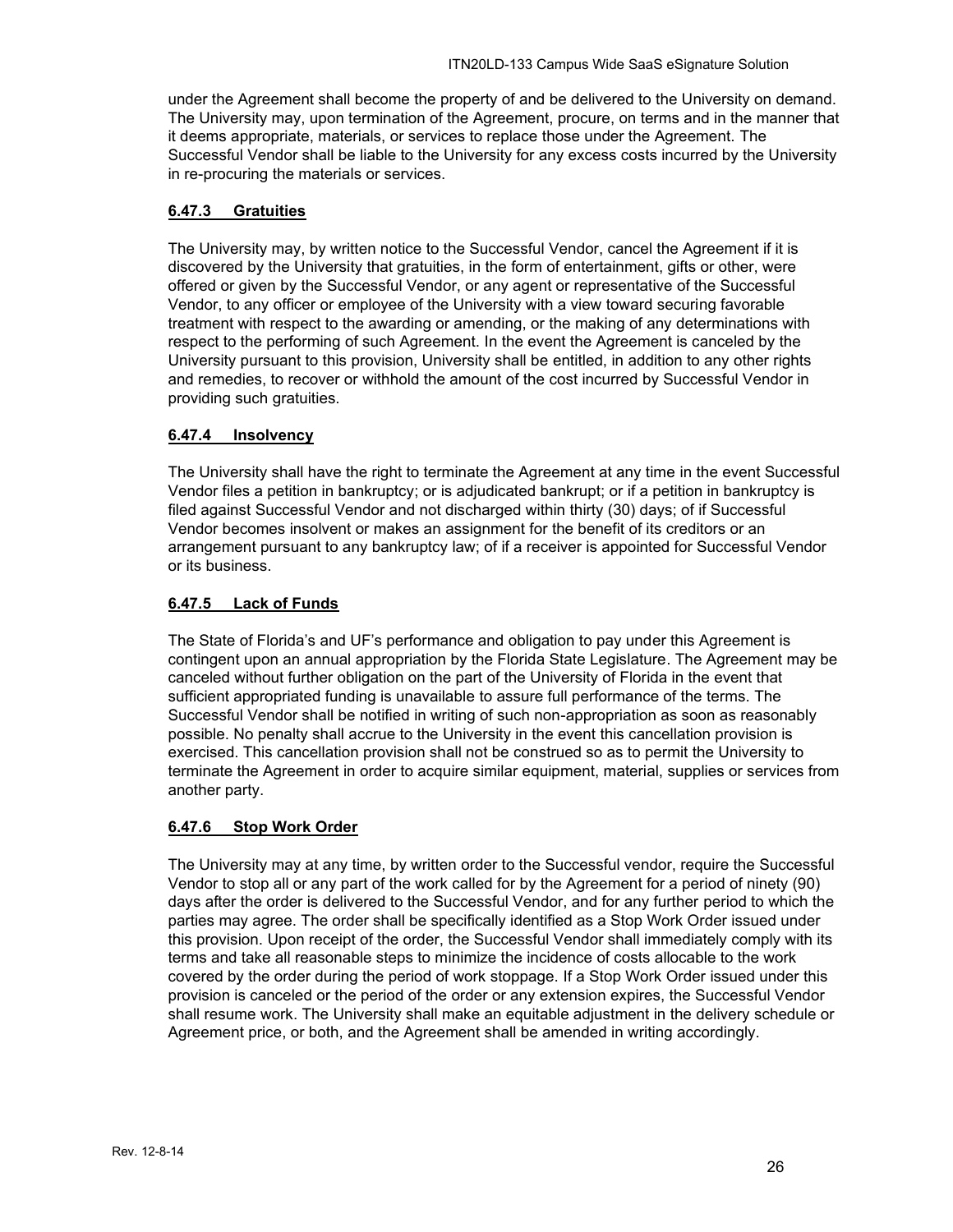## <span id="page-26-0"></span>**6.47.7 Suspension or Debarment**

The University may by written notice to the Successful Vendor immediately terminate the Agreement if the University determines that the Successful Vendor has been debarred, suspended or otherwise lawfully prohibited from participating in any public procurement activity, including but limited to, being disapproved as a subcontractor Vendor of any public procurement unit or other governmental body.

## <span id="page-26-1"></span>**6.47.8 Continuation of Performance Through Termination**

The Successful Vendor shall continue to perform, in accordance with the requirements of Agreement, up to the date of termination, as directed in the termination notice.

## <span id="page-26-2"></span>**6.48 Title and Risk of Loss – N/A**

## <span id="page-26-3"></span>**6.49 Warranties**

In addition to any implied warranties, Successful Vendor warrants that the services furnished will conform to the demonstrations and materials provided during the solicitation process.

#### <span id="page-26-4"></span>**6.50 Payment Card Industry Data Security Standard – N/A**

#### <span id="page-26-5"></span>**6.51 Payment and Invoice Information**

All invoices will need to contain either a **UF purchase order number** or the **8-digit department ID number** of the department with which you are doing business. Please include your Tax Identification number. All invoices for payment should be submitted to the University of Florida via:

Email: [UFL.invoices@edmgroup.com](mailto:UFL.invoices@edmgroup.com)

Or by Fax: 1-570-496-5411

Or by Mail: University of Florida Attn: Accounts Payable PO Box 3357 Scranton, PA 18505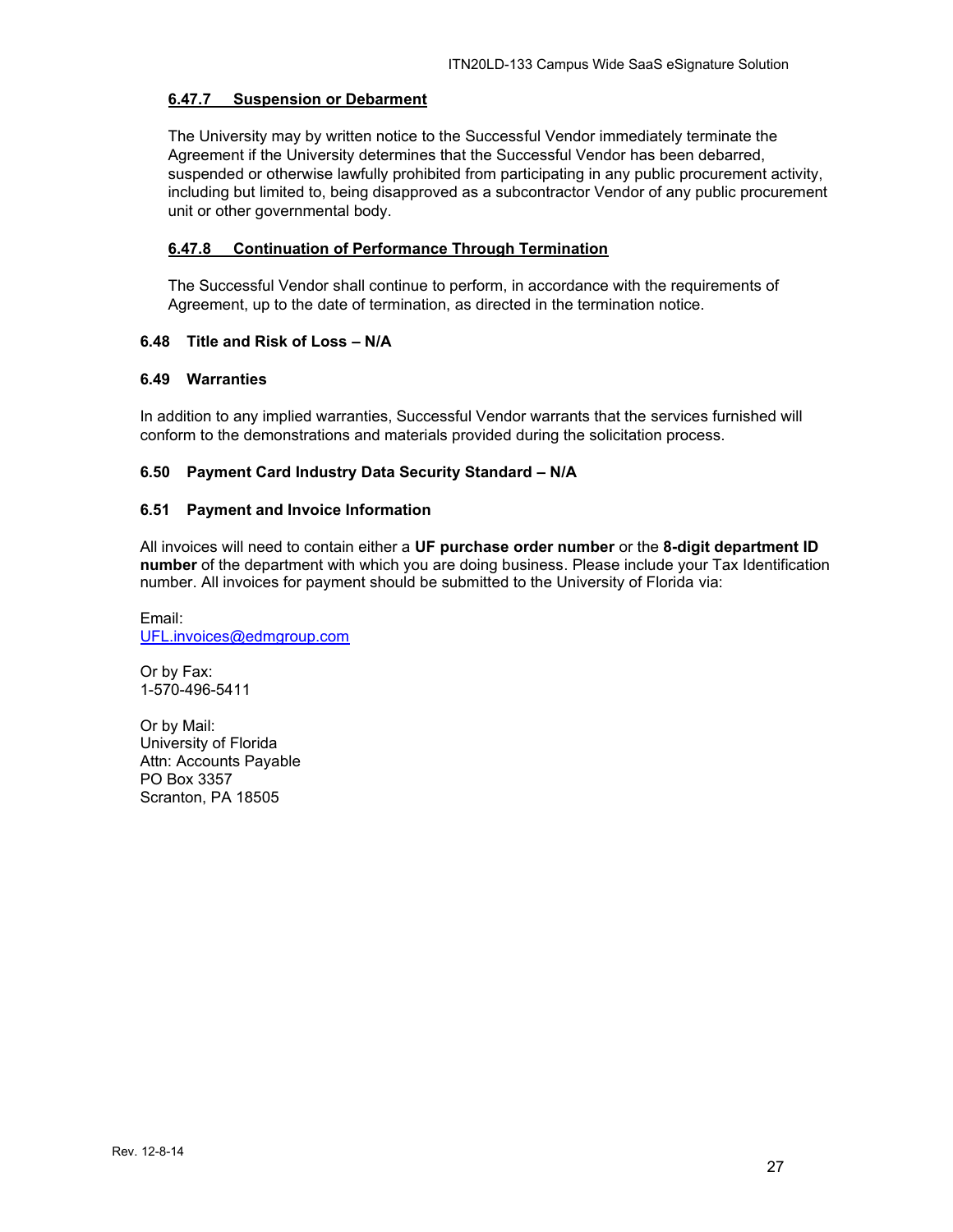#### <span id="page-27-0"></span>**7.0 Certifications and Forms**

#### <span id="page-27-1"></span>**7.1 Certification of Proposal**

Explanation: This certification attests to the vendor's awareness of and agreement to the content of this ITN and all accompanying provisions contained herein.

Action: Vendor is to ensure that the following certificate is duly completed and correctly executed by an authorized officer of your company.

This proposal is submitted in response to Invitation to Negotiate # ITN20LD-133 issued by the University of Florida. The undersigned, as a duly authorized officer, hereby certifies that

#### \_\_\_\_\_\_\_\_\_\_\_\_\_\_\_\_\_\_\_\_\_\_\_\_\_\_\_\_\_\_\_\_\_\_\_\_\_ (Vendor Name)

agrees to be bound by the content of this proposal and agrees to comply with the terms, conditions and provisions of the referenced Invitation to Negotiate (ITN) and any addenda thereto in the event of an award. Exceptions are to be noted as stated in the ITN. The proposal shall remain in effect for a period of ninety (90) calendar days as of the Due Date for responses to the ITN.

The undersigned certifies that to the best of his/her knowledge: (check one pf the below and provide information if required)

There is no trustee or employee of the University of Florida who has or who's Relative has an Interest in the entity or entities making this proposal or who is a natural person making this proposal.

There are trustee(s) and/or employee(s) of the University of Florida who have, and/or whose Relative(s) have, an Interest in the entity or entities making this proposal or who is a natural person making this proposal. Describe the nature of the interest held by each trustee, employee, or Relative of the trustee or employee (for example, grandson of Employee X owns the company or spouse of Employee Y is a director of the company).

"Interest" for purposes of this disclosure includes the following: director, trustee, officer, or employee of an entity, any contract with an entity (including consulting), or any partner, proprietor, stock, equity, or other ownership interest in an entity.

"Relative" for the purpose of this disclosure is an individual who is related to the trustee or employee as father, mother, son, daughter, brother, sister, uncle, aunt, first cousin, nephew, niece, husband, wife, father-in-law, mother-in-law, son-in-law, daughter-in-law, brother-in-law, sister-in-law, stepfather, stepmother, stepson, stepdaughter, stepbrother, stepsister, half-brother, half-sister, grandparent, great grandparent, grandchild, great grandchild, step grandparent, step great grandparent, step grandchild, step great grandchild, person who is engaged to be married to the trustee or employee or who otherwise holds himself or herself out as or is generally known as the person whom the trustee or employee intends to marry or with whom the trustee or employee intends to form a household, or any other natural person having the same legal residence as the trustee or employee"

The undersigned further certifies that their firm (check one) \_\_\_**IS** *or* \_\_\_**IS NOT** currently debarred, suspended, or proposed for debarment by any federal entity. The undersigned agrees to notify the University of any change in this status, should one occur, until such time as an award has been made under this procurement action.